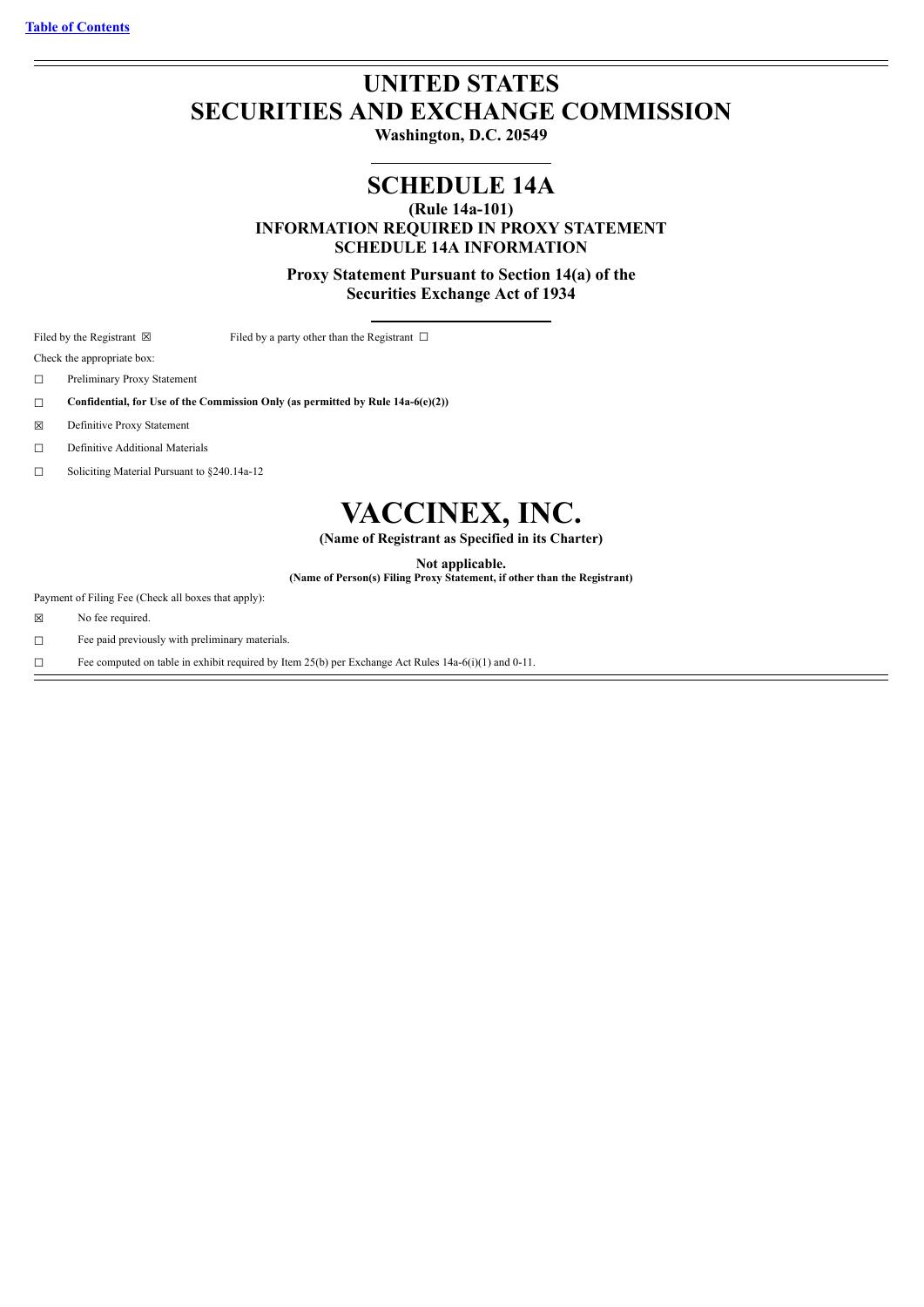#### **Table of [Contents](#page-2-0)**

#### **VACCINEX, INC.**

# **NOTICE OF ANNUAL MEETING OF STOCKHOLDERS MAY 12, 2022**

The annual meeting of stockholders of Vaccinex, Inc. will be held at our corporate headquarters, located at 1895 Mount Hope Avenue, Rochester, New York 14620, on Thursday, May 12, 2022 at 2:00 p.m., Eastern Time, for the following purposes, which are more fully described in the accompanying proxy statement:

- to elect the two directors named in the attached proxy statement;
- to ratify the appointment of Deloitte & Touche LLP as our independent registered public accounting firm for the fiscal year ending December 31, 2022; and
- to transact such other business as may properly come before the annual meeting or at any adjournment of the meeting.

Our board of directors has fixed the close of business on March 25, 2022 as the record date for determining the stockholders entitled to notice of and to vote at the annual meeting and at any adjournment of the annual meeting.

By Order of the Board of Directors

Dr. Maurice Zauderer *President and Chief Executive Of icer*

Rochester, New York April 5, 2022

**Your Vote is Important.** Whether or not you expect to attend the annual meeting of stockholders, we hope you will vote as soon as possible. You may vote by the internet, by telephone or by mailing a proxy card or voting instruction form. We encourage you to vote using the internet, as it is the most cost-effective way to vote. If you own your shares through a broker, we encourage you to follow the instructions provided by your broker regarding how to vote your shares. Unless you provide your broker with voting instructions, your broker may not vote your shares on non-discretionary items such as the proposal to elect the two director nominees. See the "*What happens if I do not give specific voting instructions?*" section, below.

#### **IMPORTANT NOTICE REGARDING THE AVAILABILITY OF PROXY MATERIALS FOR THE ANNUAL MEETING TO BE HELD ON MAY 12, 2022**

**Our proxy statement and Annual Report to Stockholders are also available online at www.proxyvote.com**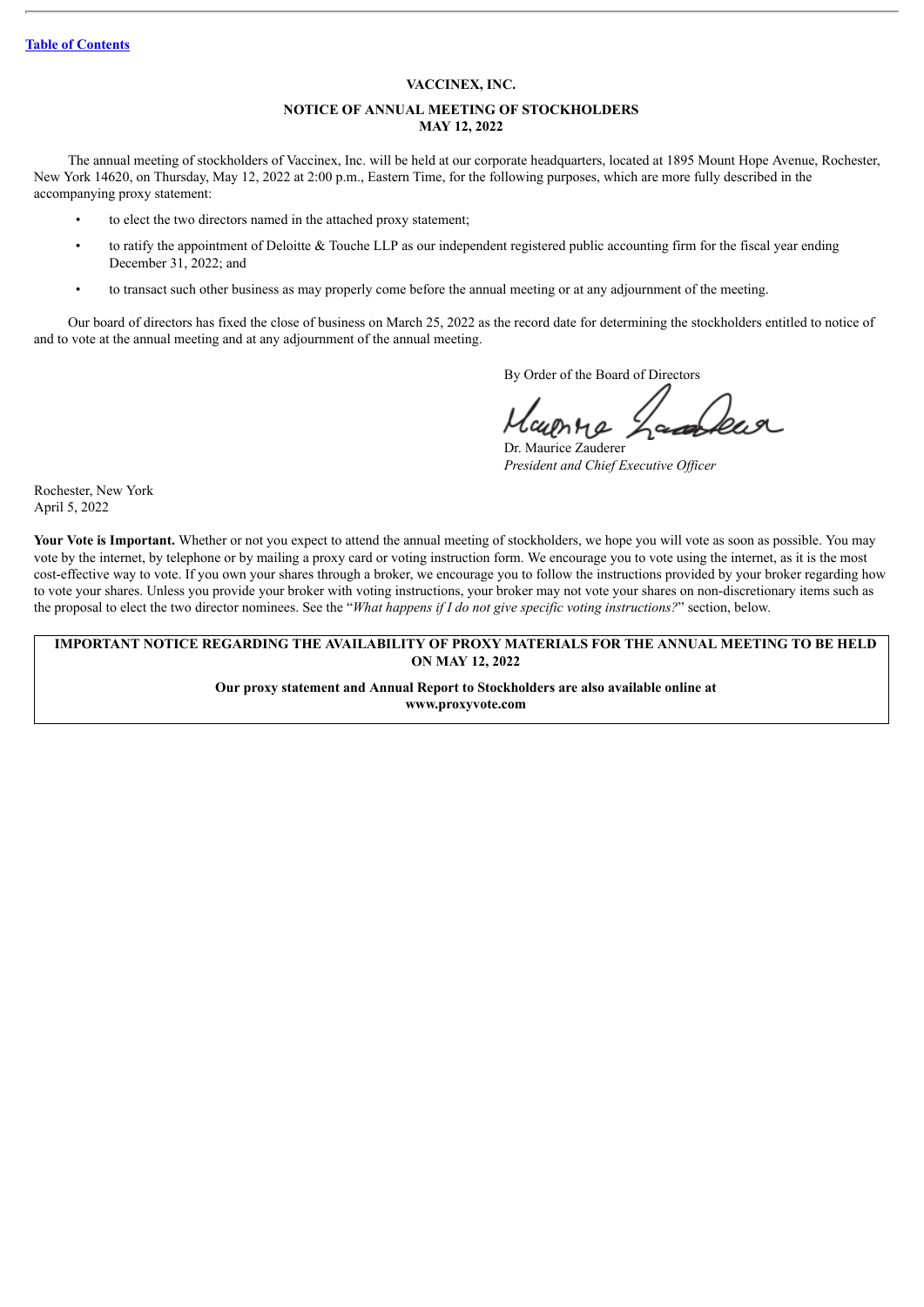# **Table of [Contents](#page-2-0)**

ł.

# **TABLE OF CONTENTS**

<span id="page-2-0"></span>

| QUESTIONS AND ANSWERS ABOUT THESE PROXY MATERIALS AND VOTING                                 |    |
|----------------------------------------------------------------------------------------------|----|
| PROPOSAL ONE: ELECTION OF DIRECTORS                                                          | 6  |
| Nominees Proposed for Election as Directors for a Term Expiring in 2025                      | 6  |
| Directors Whose Terms do not Expire at the 2021 Annual Meeting                               | 7  |
| <b>CORPORATE GOVERNANCE</b>                                                                  | 10 |
| <b>EXECUTIVE OFFICERS AND SENIOR MANAGEMENT</b>                                              | 15 |
| <b>EXECUTIVE COMPENSATION</b>                                                                | 16 |
| <b>Summary Compensation Table</b>                                                            | 16 |
| <b>Outstanding Equity Awards at December 31, 2021</b>                                        | 18 |
| <b>DIRECTOR COMPENSATION</b>                                                                 | 20 |
| <b>Director Compensation Tables</b>                                                          | 20 |
| <b>EQUITY COMPENSATION PLAN INFORMATION</b>                                                  | 21 |
| SECURITY OWNERSHIP OF MANAGEMENT AND CERTAIN BENEFICIAL OWNERS                               | 22 |
| PROPOSAL TWO: RATIFICATION OF THE APPOINTMENT OF THE COMPANY'S INDEPENDENT REGISTERED PUBLIC |    |
| <b>ACCOUNTING FIRM FOR FISCAL 2021</b>                                                       | 24 |
| REPORT OF THE AUDIT COMMITTEE                                                                | 25 |
| <b>DELINQUENT SECTION 16(A) REPORTS</b>                                                      | 25 |
| <b>CERTAIN RELATIONSHIPS AND RELATED PERSON TRANSACTIONS</b>                                 | 26 |
| <b>OTHER MATTERS</b>                                                                         | 28 |
|                                                                                              |    |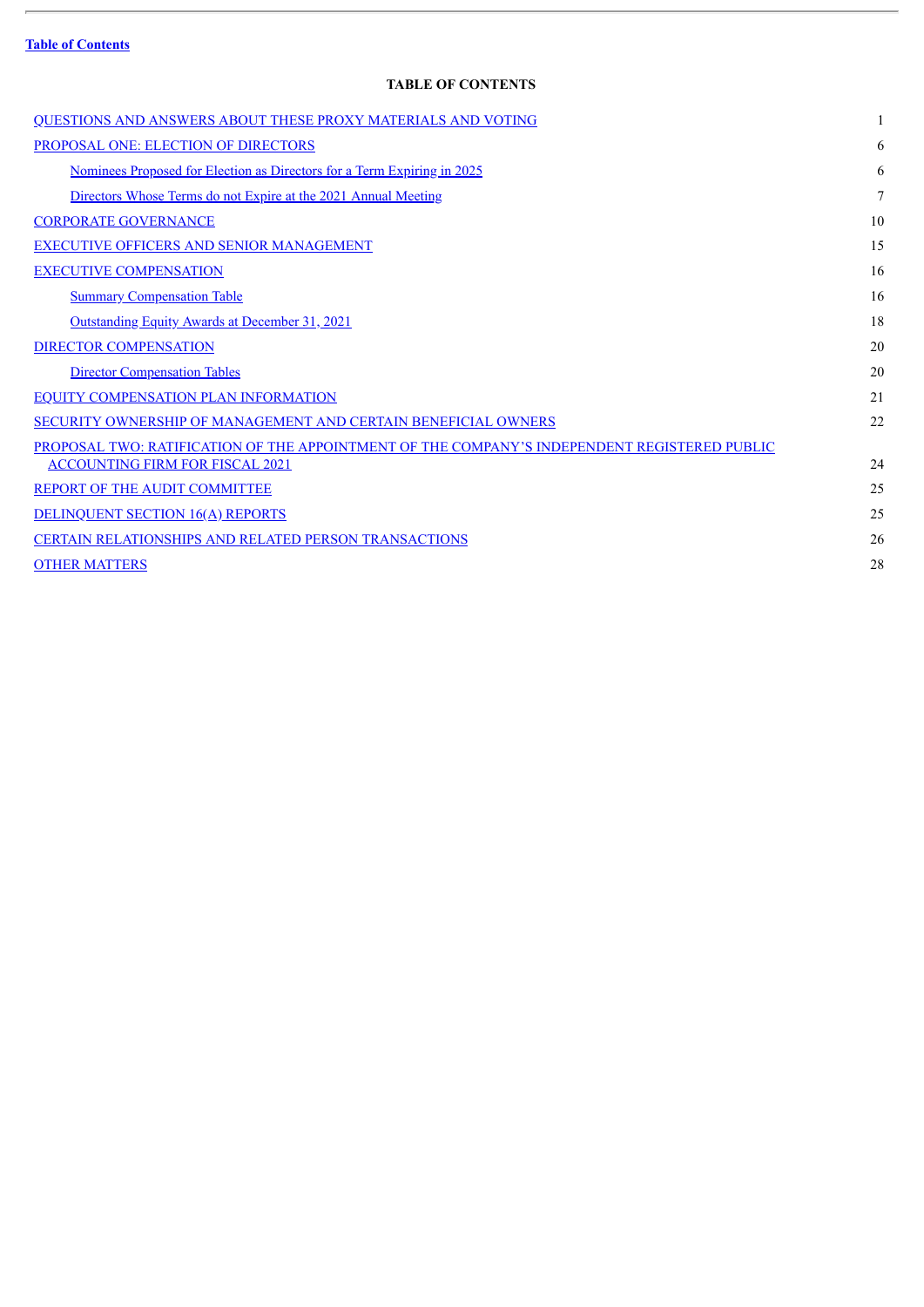# **VACCINEX, INC. PROXY STATEMENT FOR THE 2022 ANNUAL MEETING OF STOCKHOLDERS**

# **QUESTIONS AND ANSWERS ABOUT THESE PROXY MATERIALS AND VOTING**

# <span id="page-3-0"></span>**Why am I receiving these materials?**

The board of directors of Vaccinex, Inc. ("Vaccinex," the "Company," "we," "our," or "us"), a Delaware corporation, is providing these proxy materials to you, and is soliciting the enclosed proxy, for use at the annual meeting of stockholders (the "Annual Meeting") to be held on Thursday, May 12, 2022 at 2:00 p.m., Eastern Time, or at any adjournment of the meeting, for the purposes set forth in this proxy statement and in the accompanying notice of annual meeting of stockholders. The Annual Meeting will be held at our corporate headquarters, located at 1895 Mount Hope Avenue, Rochester, New York 14620.

We are first mailing these proxy solicitation materials to stockholders on or about April 5, 2022.

#### **What is "householding" and how does it impact me?**

We have adopted a process called "householding" for mailing the proxy materials in order to reduce printing costs and postage fees. The Securities and Exchange Commission's (the "SEC") householding rules allow us to deliver a single set of the proxy materials to stockholders of record who share the same address, unless we receive contrary instructions from you or any stockholder sharing your address. We will continue to mail a proxy card to each stockholder of record.

#### **What is included in these proxy materials?**

These proxy materials include:

- Our 2021 annual report to stockholders;
- Notice of the 2022 Annual Meeting and proxy statement; and
- Proxy card for the 2022 Annual Meeting.

# **What am I voting on?**

There are two matters scheduled for a vote:

- Proposal One: the election of two (2) directors to serve until the 2025 annual meeting of stockholders and until their successors are duly elected and qualified; and
- Proposal Two: the ratification of the appointment of Deloitte & Touche LLP as our independent registered public accounting firm for the fiscal year ending December 31, 2022.

#### **How does the board of directors recommend I vote?**

Depending on the matter to be voted on, the proxy card or voting instruction form will give you a choice of voting "for all," "withhold all," or "for all except," or "for," "against," or "abstain." With respect to the matters scheduled for a vote at the Annual Meeting, our board of directors recommends that stockholders vote their shares:

- **FOR** the two director nominees named in this proxy statement; and
- **FOR** the ratification of the appointment of Deloitte & Touche LLP as our independent registered public accounting firm for the fiscal year ending December 31, 2022.

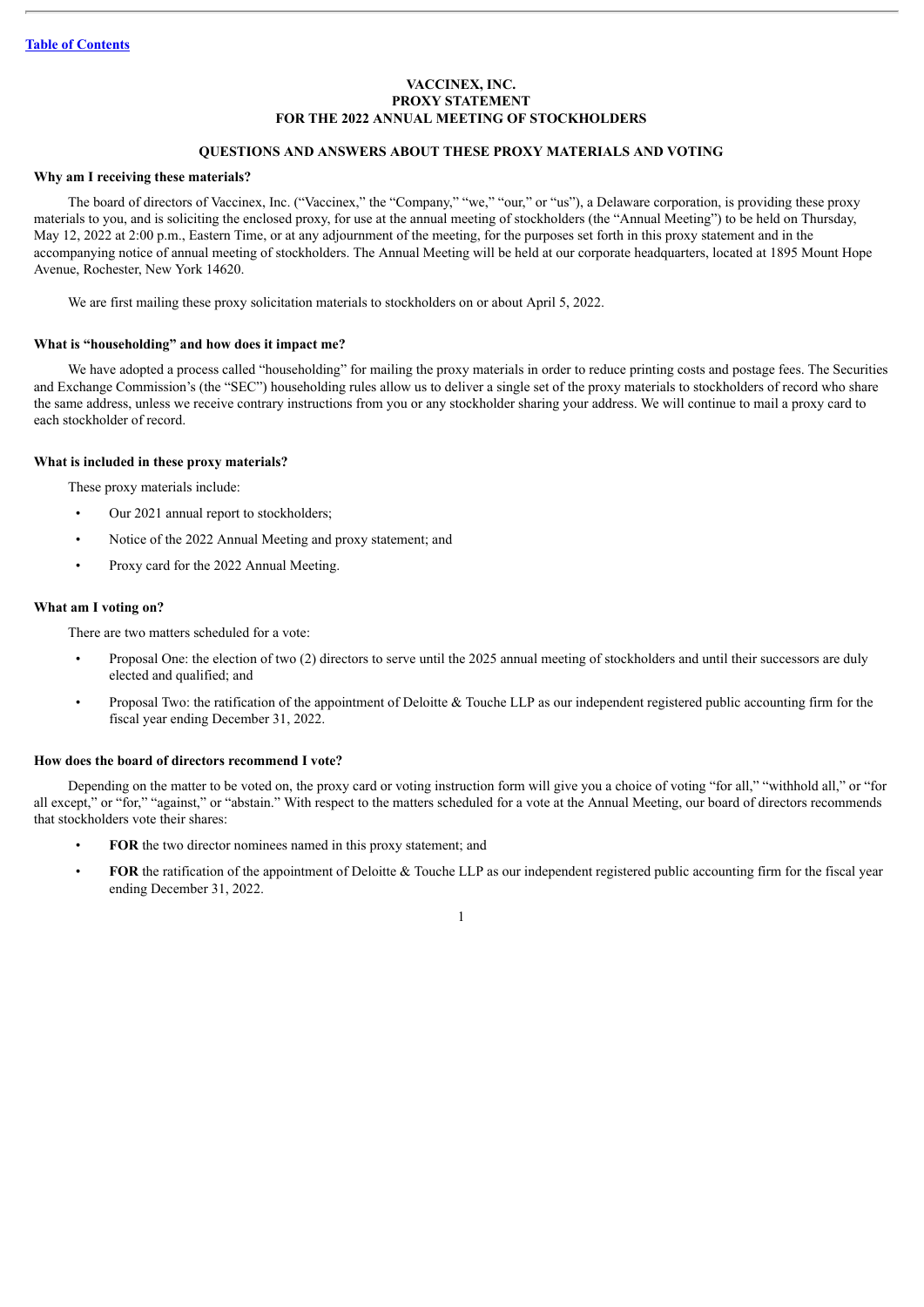#### **Who can vote at the Annual Meeting?**

We have one class of shares outstanding, designated common stock, \$0,0001 par value per share. Each stockholder of record of shares of our common stock at the close of business on March 25, 2022 (the record date for the Annual Meeting) is entitled to notice of and to vote at the Annual Meeting or any adjournment or postponement thereof. If you hold your shares through a broker or bank as a beneficial owner, your broker will generally have a process to give you the right to attend the Annual Meeting and participate.

*Stockholders of Record: Shares Registered in Your Name.* If on March 25, 2022, your shares of our common stock were registered directly in your name with our transfer agent, Computershare, then you are a stockholder of record.

*Beneficial Owners: Shares Registered in the Name of a Broker or Bank.* If on March 25, 2022, your shares of our common stock were held in an account at a brokerage firm, bank, dealer or other similar organization, then you are the beneficial owner of shares held in "street name" and these proxy materials are being forwarded to you by that organization. The organization holding your account is considered the stockholder of record for purposes of voting at the Annual Meeting. As a beneficial owner, you have the right to direct your broker or other agent on how to vote the shares in your account or you may work with your broker to arrange to vote your shares directly.

For instructions on how to vote your shares at the Annual Meeting, see the "How do I vote?" section below.

#### **How many votes do I have?**

On each matter to be voted upon, you have one vote for each share of common stock you owned as of March 25, 2022, the record date for the Annual Meeting.

#### **How do I vote?**

If you are a stockholder of record, there are four ways to vote:

- By internet at www.proxyvote.com. We encourage you to vote this way;
- By touch tone telephone: call toll-free at 1-800-690-6903;
- By completing and mailing your proxy card; or
- By written ballot at the Annual Meeting. To vote in person, come to the Annual Meeting with photo identification and we will provide you a ballot when you arrive.

Whether or not you plan to attend the meeting, we urge you to vote to ensure your vote is counted. You may still attend the meeting and vote in person if you have already voted by proxy. You may also change your vote and only the latest proxy you submit will be counted. For instructions on how to change your vote, see the "*Can I change my vote or revoke my proxy*?" section below.

Beneficial owners will receive voting instructions from their broker or other financial institution. Your ability to vote by telephone or over the internet depends on your broker or financial institution's voting process. Please note that if your shares are held by a broker or other financial institution and you wish to vote in person at the Annual Meeting, you must bring to the Annual Meeting a legal proxy from the broker or other financial institution that gives you the right to vote your shares at the Annual Meeting in person.

#### **What happens if I do not give specific voting instructions?**

If you are a stockholder of record and return a signed and dated proxy in time to be voted at the Annual Meeting, your shares will be voted in accordance with your instructions. However, if no instructions are given, the shares represented by the proxy will be voted on your behalf as follows:

• **FOR** the two director nominees named in this proxy statement; and

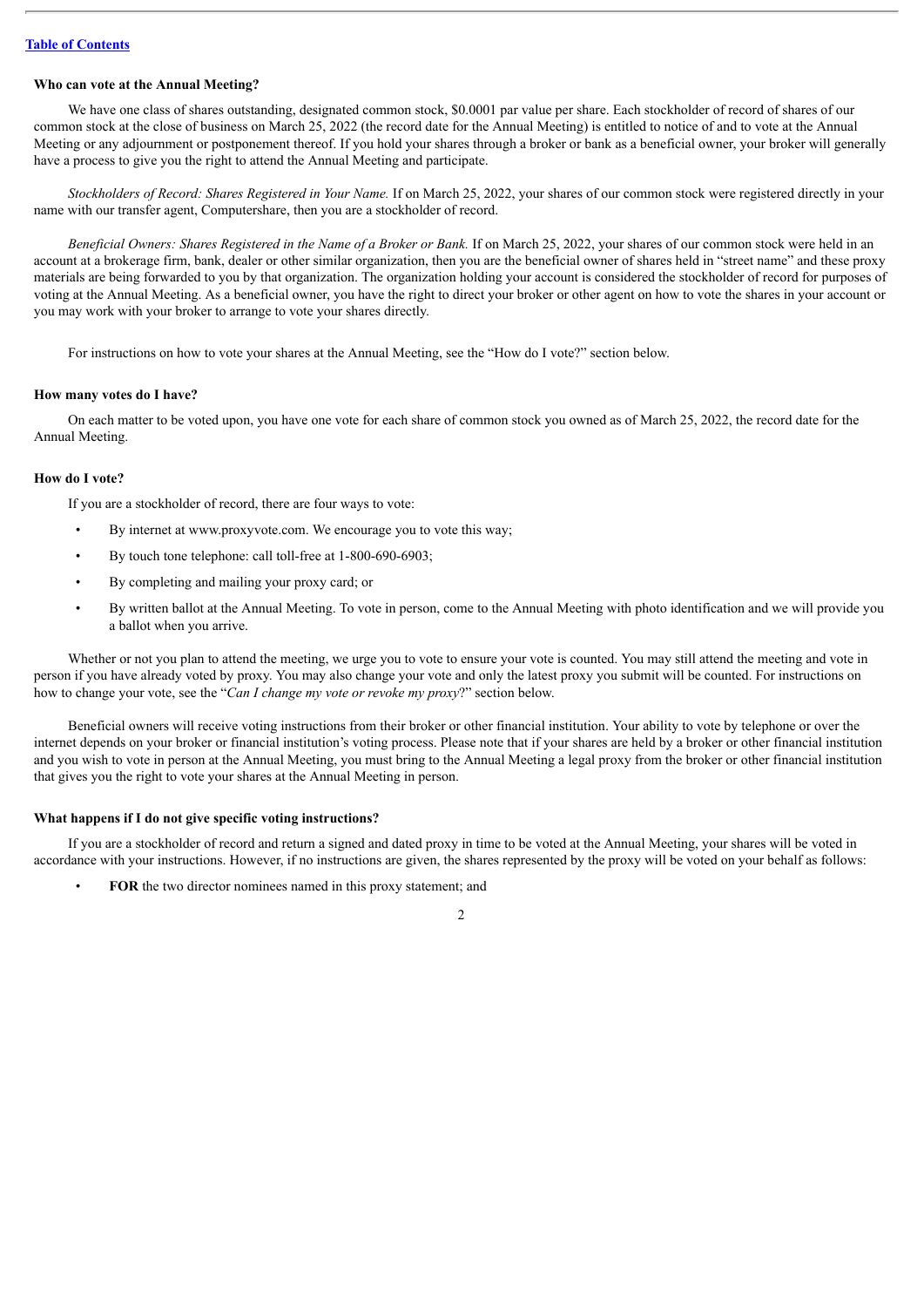## **Table of [Contents](#page-2-0)**

**FOR** the ratification of the appointment of Deloitte & Touche LLP as our independent registered public accounting firm for the fiscal year ending December 31, 2022.

In the event other business properly comes before the Annual Meeting or at any adjournment or postponement of the meeting, the individuals named in the proxy will vote the shares represented by the proxy will in their discretion.

If you are a beneficial owner and you do not provide your broker with specific voting instructions, or if you do not obtain a legal proxy that gives you the right to vote the shares in person at the Annual Meeting, your broker is not permitted to, and will not, vote your shares on your behalf, and your shares will not be counted on the proposal to elect directors. A broker non-vote occurs when a nominee holding shares of record for a beneficial owner (i.e., a broker) does not vote on a particular proposal because it has not received voting instructions from the beneficial owner and therefore is precluded from voting on a particular matter. When a broker holding shares in "street name" does not receive voting instructions from a beneficial owner, the broker has discretionary authority to vote on certain routine matters but is prohibited from voting on non-routine matters.

Your broker has discretionary authority to vote your uninstructed shares to ratify the selection of our independent registered public accounting firm as it is considered a routine matter.

The election of directors is a non-routine matter and although we count shares subject to broker non-votes for the purpose of determining the presence of a quorum, we do not count them for the purpose of the number of shares voting in the election of directors. As the directors are being elected by plurality, broker non-votes will have no effect on the outcome of this proposal.

#### **What is the quorum requirement?**

A quorum of stockholders is necessary to hold a valid meeting. A quorum will be present if at least a majority of the outstanding shares entitled to vote are "present" at the meeting. As of the record date, there were 42,664,051 shares of our common stock issued and outstanding and entitled to vote.

If you are a stockholder of record, your shares will be counted as "present" at the meeting if:

- You are present and vote in person at the meeting;
- You have voted by proxy by internet or telephone; or
- You have properly submitted a proxy card.

If your shares are held in street name, your shares will be counted as "present" at the meeting if your broker has voted on a discretionary item or your broker has otherwise voted based on your instructions.

Additionally, abstentions and broker non-votes on non-discretionary items will be counted towards the quorum requirement. If there is no quorum, our Chairperson or a majority of the shares present at the meeting and entitled to vote may adjourn the meeting to another date.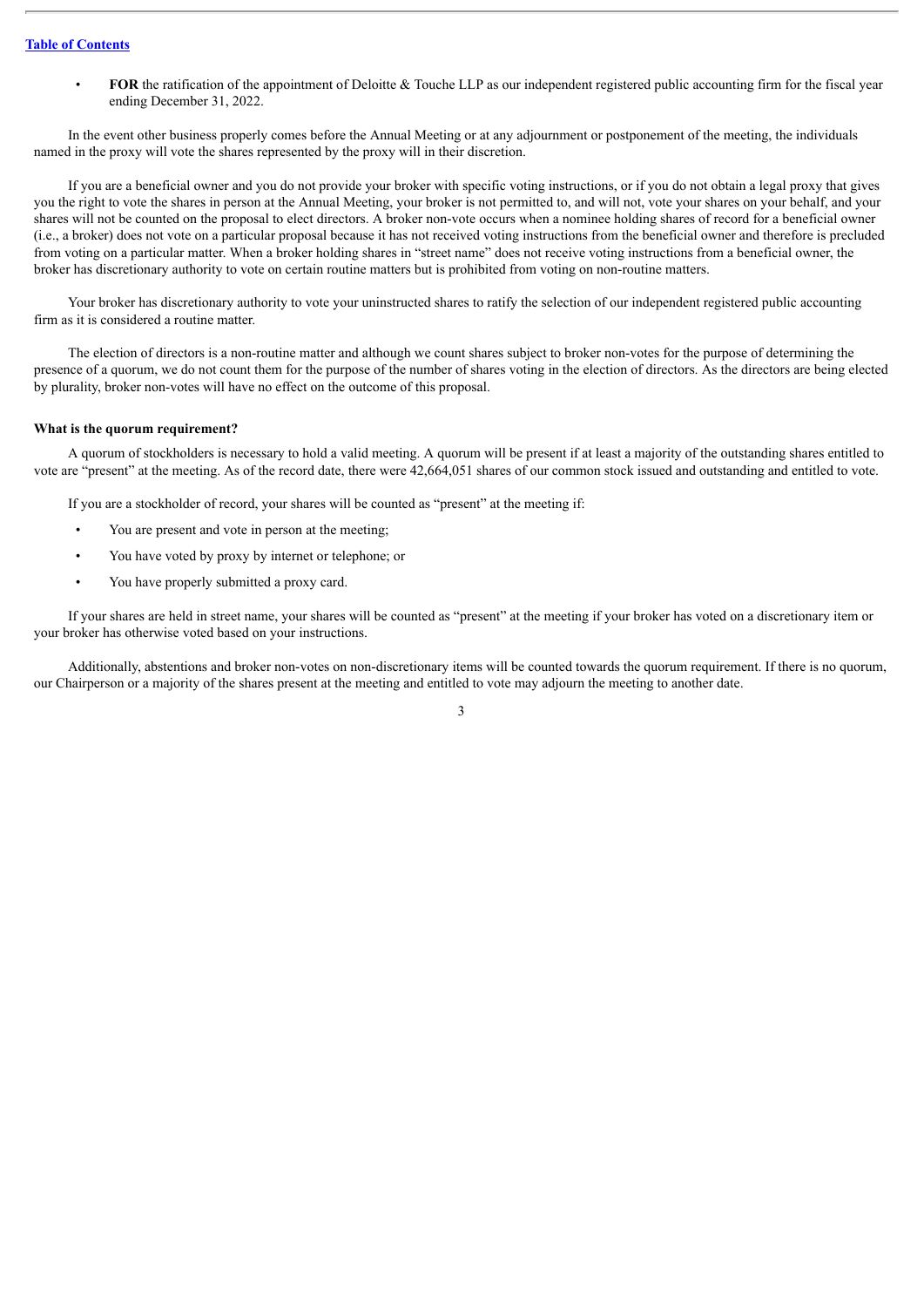## **Table of [Contents](#page-2-0)**

#### **How many votes are needed to approve each proposal?**

The table below shows the vote required to approve each of the proposals described in this proxy statement, assuming the presence of a quorum, in person or by proxy, at the Annual Meeting.

| <b>Proposal</b> | <b>Description</b>                                                                                                                                            | <b>Vote Required</b>                                                                                                                                                       |
|-----------------|---------------------------------------------------------------------------------------------------------------------------------------------------------------|----------------------------------------------------------------------------------------------------------------------------------------------------------------------------|
| One             | Election of the two directors named in this proxy statement                                                                                                   | Plurality of the votes of the<br>shares present or represented by<br>proxy at the Annual Meeting and<br>entitled to vote thereon                                           |
| Two             | Ratification of the appointment of Deloitte & Touche LLP as our independent registered public<br>accounting firm for the fiscal year ending December 31, 2022 | Majority of the votes of the shares<br>present or represented by proxy at the<br>Annual Meeting and entitled to vote<br>thereon and are voted for or against<br>the matter |

Under our "plurality" voting standard, votes to "withhold" a vote will have no effect on the outcome of the vote, because nominees who receive the highest number of "for" votes will be elected. Broker non-votes will also have no effect on the outcome of the vote because they are not "entitled to vote" on the matter.

Under our "majority of votes cast" voting standard, the shares voted "for" ratification must exceed the total number voted "against." Abstentions will not impact the outcome of the vote for Proposal Two because they do not count as a vote cast as the stockholder has affirmatively chosen not to vote on that matter. Similarly, broker non-votes will have no impact on the outcome as they are not considered "votes cast" under Delaware law.

## **Can I change my vote or revoke my proxy?**

If you are a stockholder of record, you may change your vote by revoking your proxy at any time before it is voted at the Annual Meeting in any one of the following ways:

- enter a timely new vote by internet or telephone;
- submit another properly completed, later-dated proxy card;
- notify our Corporate Secretary in writing no later than May 18, 2022 that you are revoking your proxy; or
- attend the Annual Meeting and vote in person. Attending the meeting will not, by itself, revoke your proxy.

If you hold your shares in street name, contact your broker or other organization regarding how to revoke your instructions and change your vote.

#### **How can I find out the voting results of the Annual Meeting?**

Preliminary voting results will be announced at the Annual Meeting. Final voting results will be published in a Current Report on Form 8-K to be filed with the SEC within four business days after the Annual Meeting.

#### **Who is paying for this proxy solicitation?**

Our board of directors is soliciting proxies for use at the Annual Meeting, and we will bear the cost of the proxy solicitation. In addition to solicitation by mail, our directors, officers and employees may solicit proxies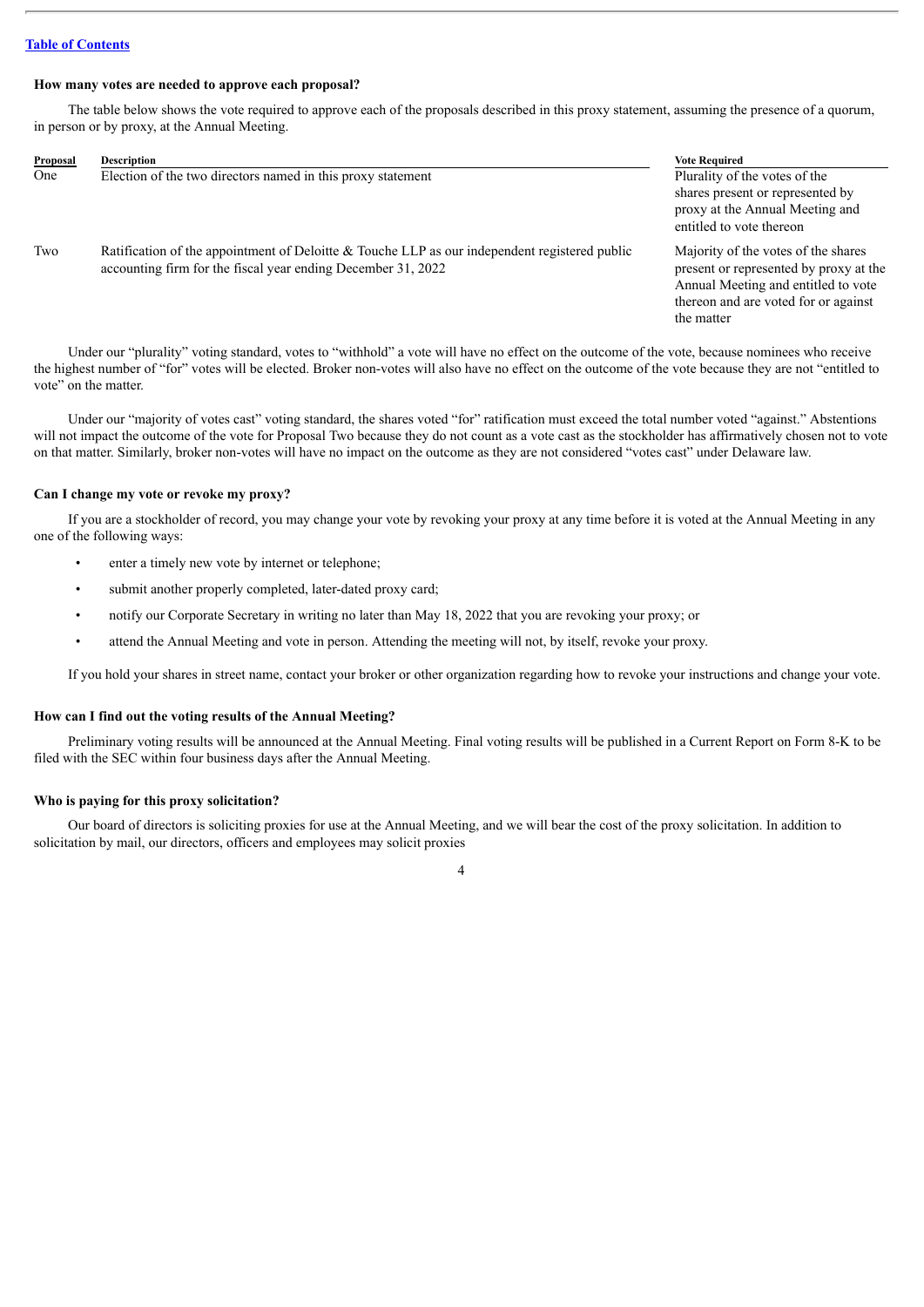personally, by telephone, email or other means of communication. We will not compensate any of these persons for soliciting proxies on our behalf. We will reimburse brokerage firms and other persons representing beneficial owners of shares for their expenses in forwarding solicitation material to such beneficial owners.

#### **What other information would be helpful for my understanding of this proxy solicitation?**

We have enclosed our 2021 annual report to stockholders with this proxy statement. Our annual report on Form 10-K for the fiscal year ended December 31, 2021, as filed with the SEC, is included in the 2021 annual report to stockholders. The annual report on Form 10-K for the fiscal year ended December 31, 2021 includes our audited consolidated financial statements, along with other information about us, which we encourage you to read. The 2021 annual report is not a part of the proxy solicitation material and is not incorporated herein by reference.

# **When are stockholder proposals and director nominations due for next year's Annual Meeting?**

At our Annual Meeting each year, our board of directors submits to stockholders its nominees for election as directors. In addition, the board of directors may submit other matters to the stockholders for action at the Annual Meeting.

Our stockholders may submit proposals for inclusion in the proxy materials. These proposals must satisfy the requirements of Rule 14a-8 of the Securities Exchange Act of 1934, as amended (the "Exchange Act"). To be considered for inclusion in next year's proxy materials, you must submit your proposal in writing by December 6, 2022 to our Corporate Secretary, 1895 Mount Hope Avenue, Rochester, New York 14620.

Our Amended and Restated Bylaws (the "Bylaws"), provide that if you, as a stockholder, want to recommend a nominee for director, you must provide a notice, delivered to or mailed and received at our office not less than 90 days nor more than 120 days prior to the first anniversary date of the preceding year's annual meeting. Stockholder notices must set forth the specific information as more fully described in our Bylaws. Assuming our 2023 annual meeting of stockholders is held on the same date as the Annual Meeting, then written notice of a nomination for our 2023 annual meeting of stockholders must be delivered to our Corporate Secretary at our principal office, 1895 Mount Hope Avenue, Rochester, New York 14620, no later than February 13, 2023.

In addition, our Bylaws provide that for you to properly bring business before a meeting, you must provide timely notice in writing to our Corporate Secretary. To be timely, your notice must be delivered to or mailed and received at our office, not less than 90 days nor more than 120 days prior to the first anniversary date of the preceding year's annual meeting. Stockholder notices must set forth the specific information as more fully described in our Bylaws. Assuming our 2023 annual meeting of stockholders is held on the same date as the Annual Meeting, then written notice must be delivered to our Corporate Secretary at our principal office, 1895 Mount Hope Avenue, Rochester, New York 14620, no later than February 13, 2023.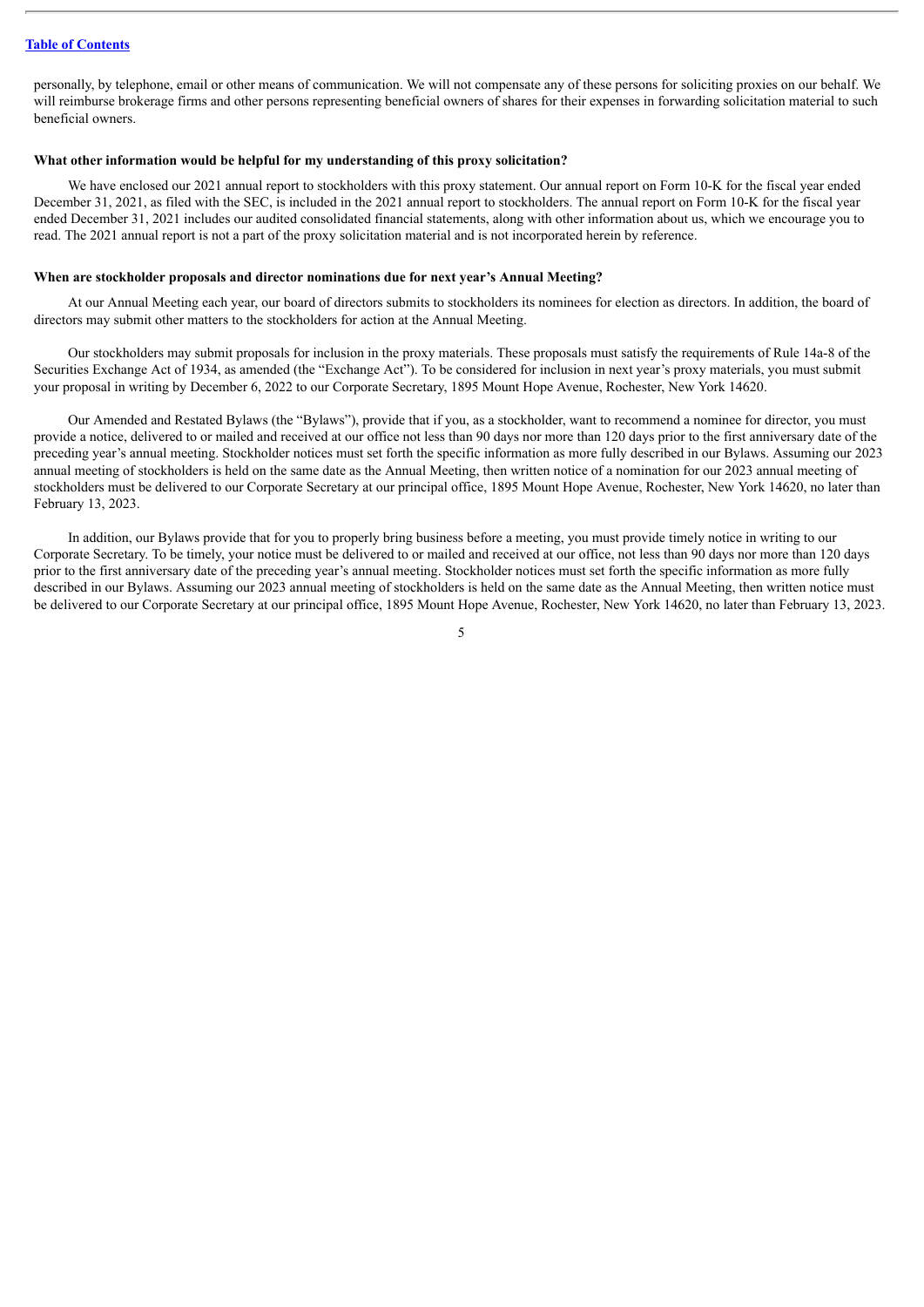# **PROPOSAL ONE: ELECTION OF DIRECTORS**

<span id="page-8-0"></span>Our Amended and Restated Certificate of Incorporation currently provides for a classified board of directors consisting of three classes of directors, each serving staggered three-year terms. As a result, only a portion of our board of directors is elected each year.

The term of three of our directors, Chrystyna Bedrij Stecyk, J. Jeffrey Goater, and Bala S. Manian, Ph.D., will expire at the 2022 annual meeting. Mr. Goater has informed the Company that he will not be standing for re-election as a member of our board of directors.

Based on the recommendation of our nominating and corporate governance committee, we have nominated Ms. Chrystyna Bedrij Stecyk and Dr. Bala S. Manian, each to serve for a three-year term expiring in 2025.

# The board of directors recommends that you vote FOR the election of each of Ms. Chrystyna Bedrii Stecyk and Dr. Bala S. Manian.

Unless authority to vote for one of the nominees is specifically withheld according to the instructions on your proxy card, proxies will be voted FOR the election of Ms. Chrystyna Bedrij Stecyk and Dr. Bala S. Manian.

We do not contemplate that any of the nominees will be unable to serve as a director, but if that contingency should occur prior to the voting of the proxies, the persons named in the enclosed proxy reserve the right to vote for such substitute nominee or nominees as they, in their discretion, determine, provided that proxies cannot be voted for a greater number of persons than the number of nominees named in this proxy statement.

The SEC's rules require us to briefly discuss the particular experience, qualifications, attributes or skills that led our board of directors to conclude that each director or nominee for director should serve on our board of directors. We have provided this discussion in a separate paragraph immediately below the biographical information of each director.

#### <span id="page-8-1"></span>**Nominees Proposed for Election as Directors for a Term Expiring in 2025**

#### **Chrystyna Bedrij Stecyk**

| .<br>.                         |                     |
|--------------------------------|---------------------|
| $\sim$ $\sim$<br>Age: 59<br>5G | :ommittee:<br>Board |
| Director since:<br>2020<br>Mav | ompensation         |
|                                |                     |

Ms. Bedrij Stecyk co-founded and has served as a principal of, Griffin Securities, Inc., an investment banking firm, since April 1997. At Griffin Securities, Ms. Bedrij Stecyk focuses on providing business advisory services to companies and institutional investors, including investment and market analysis, strategy and development. Ms. Bedrij Stecyk was a co-founder and advisor to Agilis Biotherapeutics, a DNA therapeutics developer, from June 2013 to July 2018 when it was acquired by PTC Therapeutics. She is also co-founder of other gene companies and is on the board of several private biotechnology companies. Ms. Bedrij-Stecyk is also a co-founder and Vice President of Orion Biotech Opportunities Corp. Ms. Bedrij Stecyk received an MBA in Finance from New York University's Leonard N. Stern School of Business and a B.A. in Economics from Vassar College. Ms. Bedrij Stecyk is registered with the Financial Industry Regulatory Authority and is a licensed General Securities Principal and Representative, Investment Banking Principal and Representative, Operations Professional, and Research Analyst.

# **Experience and Qualifications**

We believe that Ms. Bedrij Stecyk's experience in investment banking, market analysis, strategy and development and prior experience in the biotechnology field gives her the qualifications and skills to serve on our board of directors.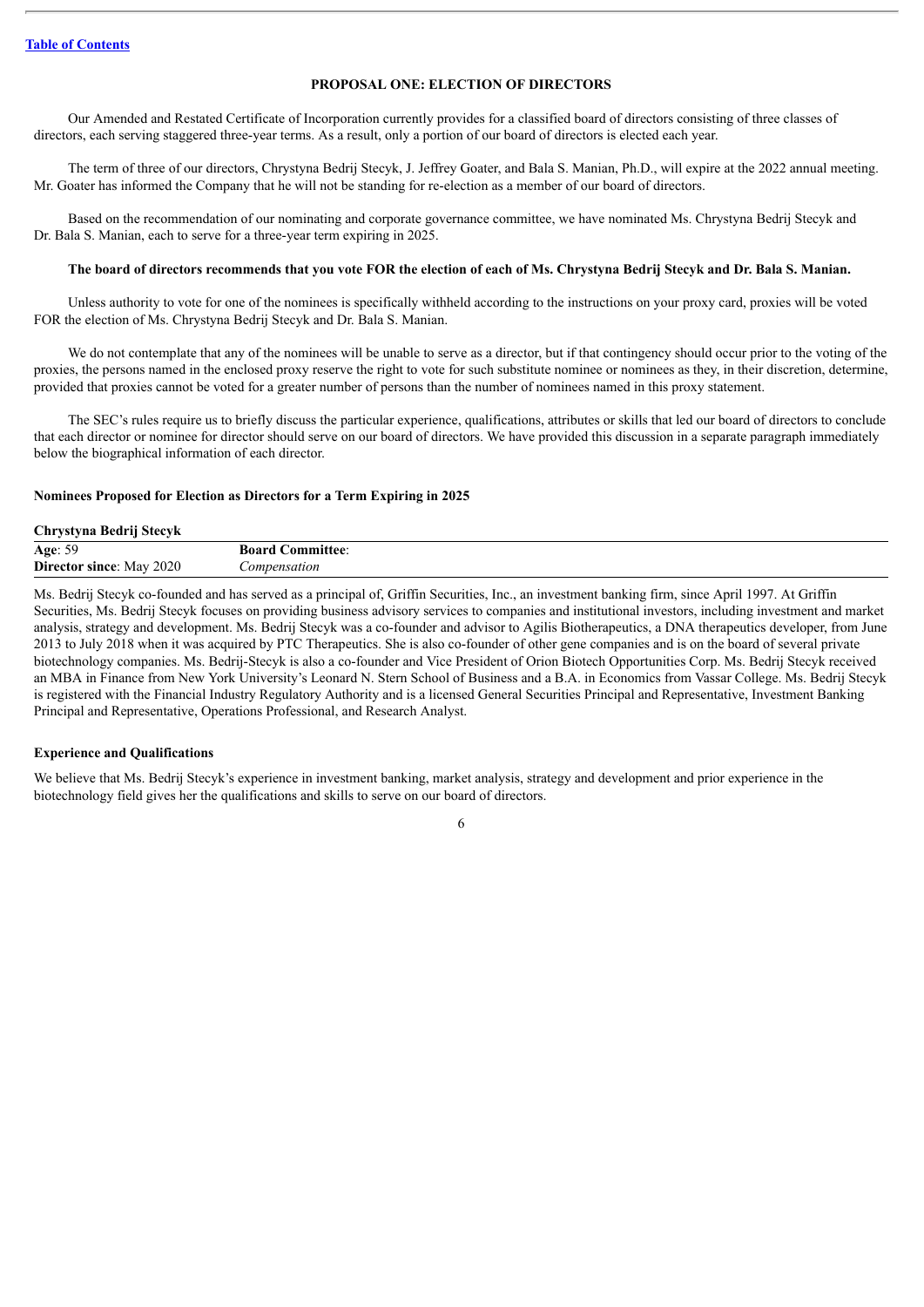| Bala S. Manian, Ph.D.                |                                     |
|--------------------------------------|-------------------------------------|
| Age: 76                              | <b>Board Committee:</b>             |
| <b>Director since:</b> December 2004 | Nominating and Corporate Governance |
|                                      | Audit                               |

Bala S. Manian has served as director of Equillium, Inc., a publicly traded biotechnology company since June 2019. He previously served as chairman of the board of directors of ReaMetrix Inc., a privately held biotechnology company, since its founding in 2004 to 2020, as a director of Syngene International Limited, a publicly traded Indian biotechnology company, and previously served as a director of Biocon Ltd., from 2003 to 2015, a publicly traded Indian biopharmaceutical company. Dr. Manian is a co-founder and director of Quantum Dot Corporation, a privately held bioscience company, and a co-founder of SurroMed, Inc., a privately held biotechnology company, and serves as a director at other privately held life sciences companies. He was also the founder and chairman of the board of directors of Lumisys Incorporated, a medical imaging company acquired by Eastman Kodak Co., the founder and chairman of the board of directors of Molecular Dynamics Incorporated, a life science instrumentation company acquired by APBiotech Inc., and the founder and chairman of the board of directors of Biometric Imaging Inc., a privately held biotechnology company. Dr. Manian received a B.S. in Physics from the University of Madras, an M.S. in Applied Optics from the University of Rochester and a Ph.D. in Mechanical Engineering from Purdue University.

# **Experience and Qualifications**

We believe that Dr. Manian's experience as a founder of numerous biotechnology companies and his service as a director of other publicly traded and privately held life science companies give him the qualifications and skills to serve on our board of directors.

# <span id="page-9-0"></span>**Directors Whose Terms do not Expire at the 2021 Annual Meeting**

| <b>Gerald E. Van Strydonck</b>    |                         |
|-----------------------------------|-------------------------|
| Age: 77                           | <b>Board Committee:</b> |
| <b>Director since:</b> March 2003 | Audit (Chair)           |
| Term expires: 2023                |                         |

Mr. Van Strydonck served as the Chief Financial Officer of Colgate Rochester Crozer Divinity School from August 2008 to December 2018. Mr. Van Strydonck was previously the Senior Vice President and Chief Financial Officer of Sigma Marketing LLC, the Senior Vice President and Chief Financial Officer of Essex Partners Inc., and a managing partner of the Rochester, New York office of PricewaterhouseCoopers LLP. Mr. Van Strydonck has also served on the boards of other privately held companies. Mr. Van Strydonck received a B.B.A. from St. John Fisher College and an MBA from the State University of New York at Buffalo.

# **Experience and Qualifications**

We believe that Mr. Van Strydonck's experience in public accounting and as a Chief Financial Officer of various companies and his service as a director give him the qualifications, skills and financial expertise to serve on our board of directors.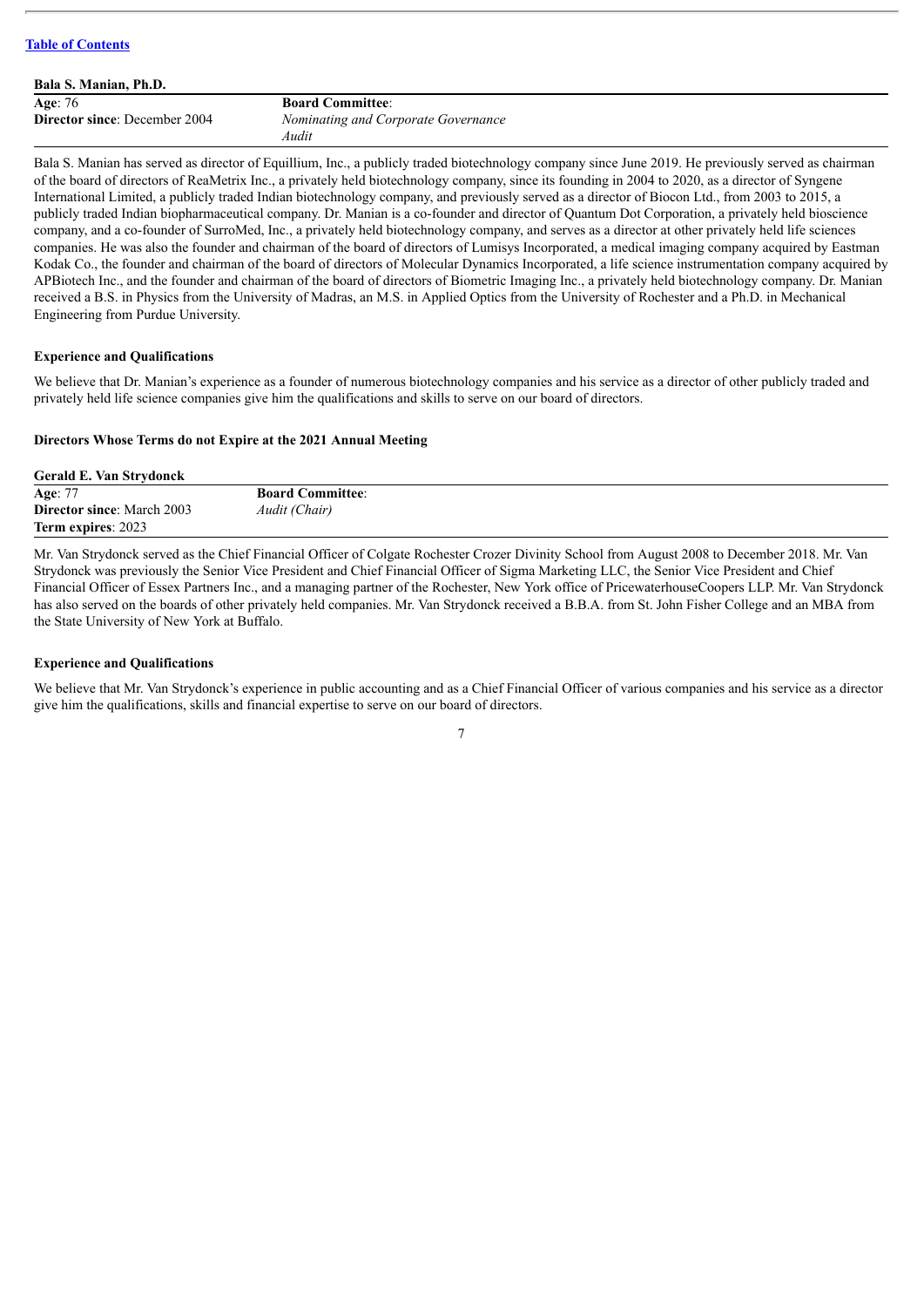| <b>Barbara Yanni</b>                 |                                     |
|--------------------------------------|-------------------------------------|
| Age: 67                              | <b>Board Committee:</b>             |
| <b>Director since: February 2015</b> | Compensation (Chair)                |
| Term expires: 2023                   | Nominating and Corporate Governance |

Ms. Yanni has served on the boards of Trevena, Inc., from July 2014 to present, Pharming Group NV, from December 2020 to present, and Oncorus, Inc. from July 2021 to present, each publicly traded biopharmaceutical companies, and on the board of Mesentech, Inc., from November 2020 to present, a privately held biotechnology company. Ms. Yanni previously served on the board of Akcea Therapeutics, Inc. a publicly traded biopharmaceutical company, from December 2019 to October 2020, when Ionis, Akcea's parent company, completed the purchase of all of the publicly held shares of Akcea in a transaction led by Ms. Yanni as a chair of Akcea's Affiliated Transactions Committee. Ms. Yanni previously served on the board of Abionyx Pharma (formerly known as Cerenis Therapeutics, SA), a publicly traded biopharmaceutical company, from July 2018 to January 2020 and a privately held biopharmaceutical company, Symic Bio, Inc. from February 2015 to August 2019. Previously, Ms. Yanni was Vice President and Chief Licensing Officer at Merck & Co., Inc., a publicly traded pharmaceutical company, from November 2001 until her retirement in March 2014. Prior to this, Ms. Yanni served in various roles at Merck including in corporate development, financial evaluation and tax. Ms. Yanni received an A.B. from Wellesley College, a J.D. from Stanford Law School and an LL.M. in taxation from New York University.

# **Experience and Qualifications**

We believe that Ms. Yanni's experience in biotechnology and pharmaceutical business evaluation and transaction execution, her financial and general business knowledge, and her service as a director of other publicly traded and privately held life science companies give her the qualifications, skills and financial expertise to serve on our board of directors.

# **Jacob B. Frieberg**

| Age: $65$                            | <b>Board Committee:</b> |
|--------------------------------------|-------------------------|
| <b>Director since: February 2015</b> | Audit                   |
| Term expires: 2024                   | Compensation            |
|                                      |                         |

Mr. Frieberg has served as a principal at The WTF Group, a Toronto-based property management company, since founding the company in 1984. Prior to that time, he was the Vice President at Rockford Developments, a Toronto-based multi-family building company. Mr. Frieberg received a B.A. in Economics from the University of Western Ontario.

#### **Experience and Qualifications**

We believe that Mr. Frieberg's experience in business, including his management responsibility, gives him the qualifications, skills and financial expertise to serve on our board of directors.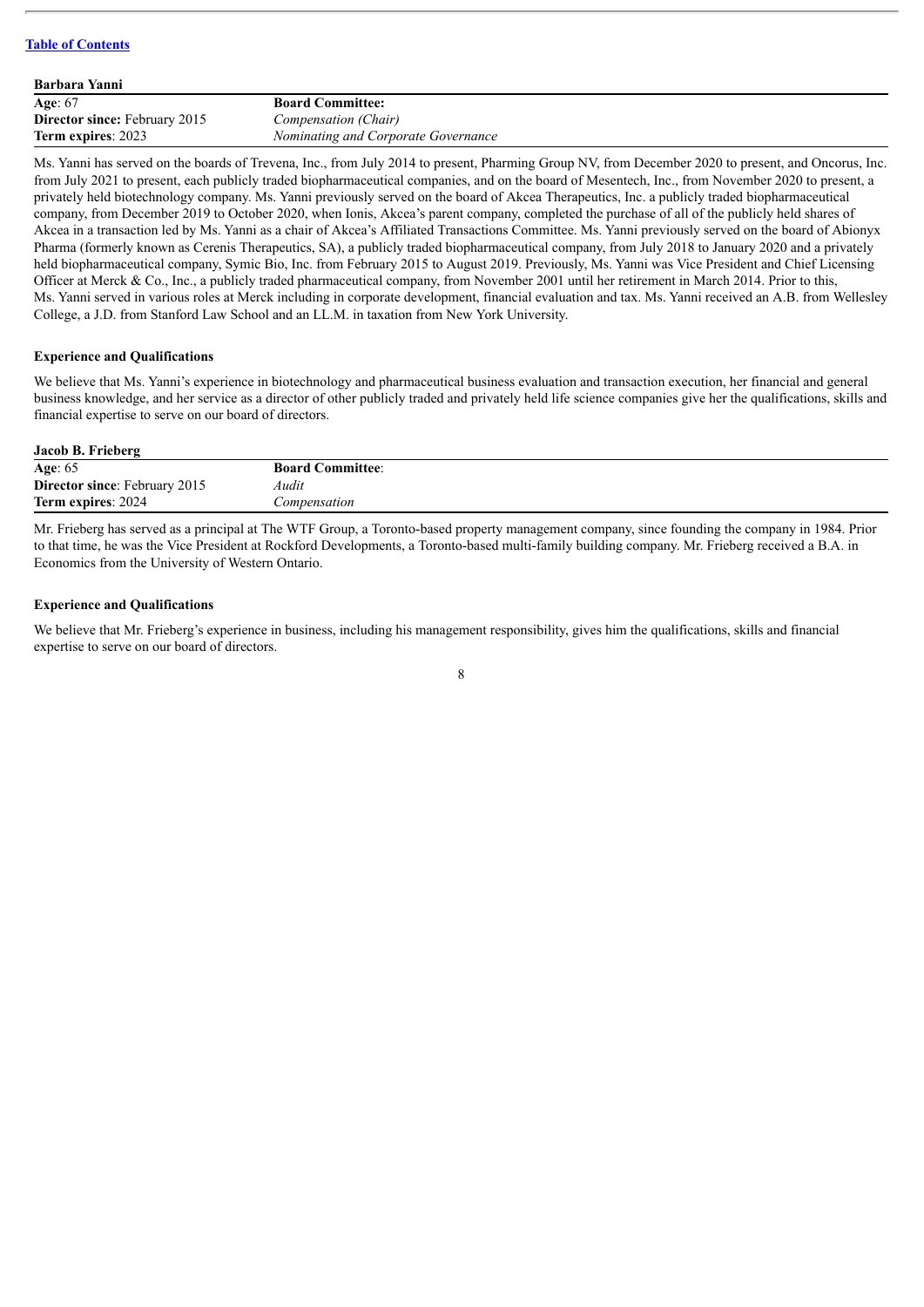**Albert D. Friedberg Age:** 75 **Director since:** April 2001 **Term expires:** 2024

**Chairman of the Board**

Mr. Friedberg has served as the Chief Executive Officer and President and a director of Friedberg Mercantile Group Ltd., a Toronto-based commodities and investment management firm, since founding the company in 1971. Since 1978, Mr. Friedberg served as the President and Chief Investment Strategist for the Friedberg Group of Funds. Mr. Friedberg was appointed as a member of the Commodity Futures Advisory Board of Ontario in 1979 and served as chairman of the Toronto Futures Exchange from March 1985 to June 1988. Mr. Friedberg received a B.A. in Economics from Johns Hopkins University and an MBA in International Banking from Columbia University.

# **Experience and Qualifications**

We believe that Mr. Friedberg's experience in the financial and investment management industry, and his experience as the Chief Executive Officer and President and service as a director of Friedberg Mercantile Group give him the qualifications and skills to serve as our chairman on our board of directors.

| <b>Maurice Zauderer, Ph.D.</b>    |  |
|-----------------------------------|--|
| Age: 76                           |  |
| <b>Director since: April 2001</b> |  |
| <b>Term expires: 2024</b>         |  |
|                                   |  |

Dr. Zauderer has served as our President and Chief Executive Officer since our inception in April 2001. Prior to founding the company, Dr. Zauderer was an Associate Professor at the University of Rochester and has also held senior faculty positions at Columbia University. During his academic career, Dr. Zauderer held the position of visiting scientist at the Laboratory of Cell Biology, the Ontario Cancer Institute and the National Cancer Institute. Dr. Zauderer received a B.S. in Physics from Yeshiva University and a Ph.D. in Cell Biology from the Massachusetts Institute of Technology.

# **Experience and Qualifications**

We believe that Dr. Zauderer's experience as an executive officer and his knowledge in biological sciences, immunology and oncology give him the qualifications and skills to serve on our board of directors.

 $\overline{Q}$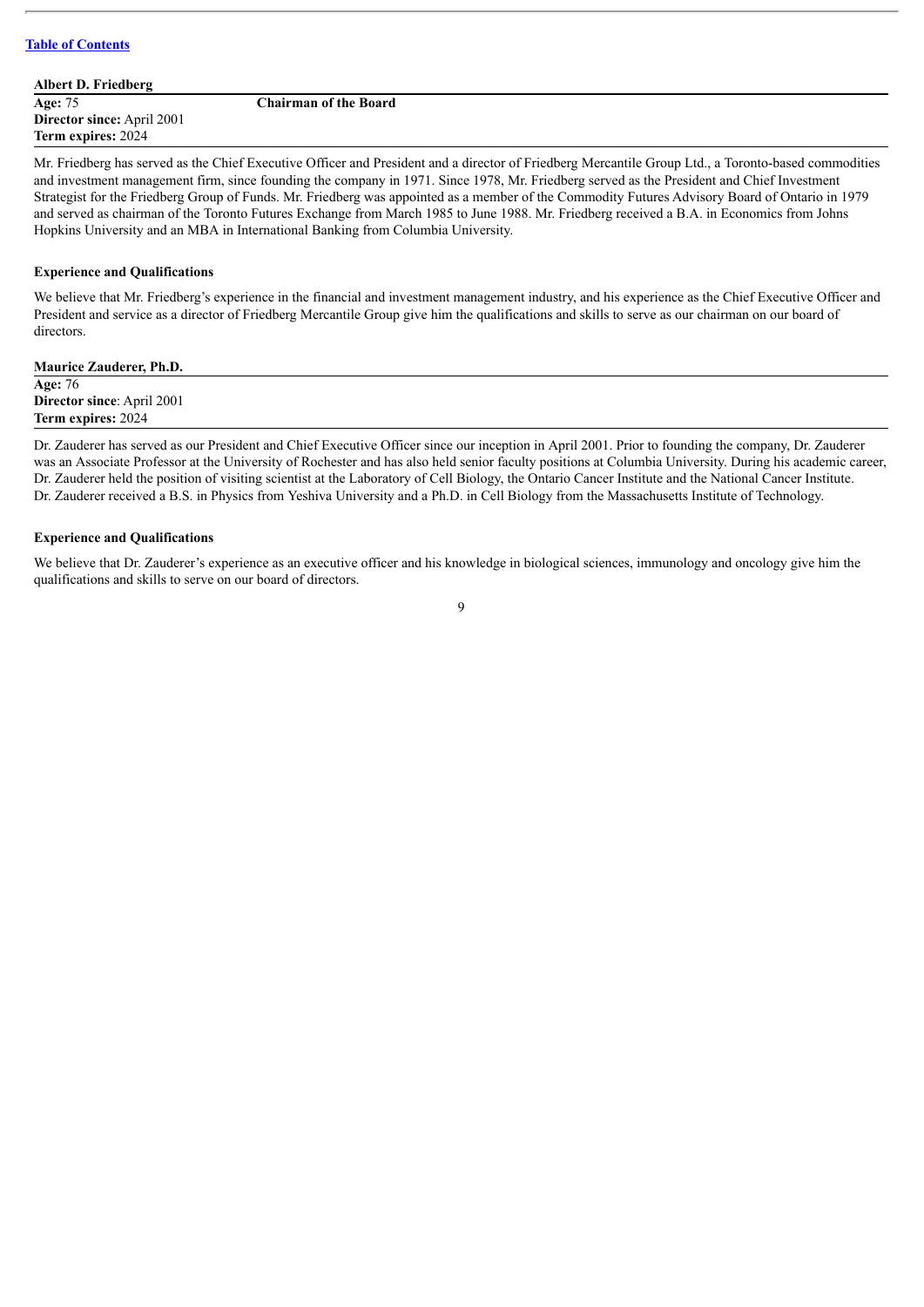#### **CORPORATE GOVERNANCE**

# <span id="page-12-0"></span>**Board Meetings**

The board of directors held 5 meetings during fiscal year 2021. Our directors are generally expected to devote sufficient time to carrying out their duties and responsibilities effectively. Board members are expected to prepare for, attend, and participate in meetings of the board and the committees of which they are members. Each director then in office attended at least 75% of the total of board meetings and meetings of board committees on which he or she served during fiscal year 2021.

#### **Director Independence**

The Company's Corporate Governance Guidelines define an "independent" director in accordance with the applicable provisions of the Exchange Act and the applicable rules (the "Nasdaq Listing Rules") of The Nasdaq Stock Market ("Nasdaq"). As the Company believes it is not possible to anticipate or explicitly provide for all potential situations that may affect independence, the board of directors periodically reviews each director's status as an independent director and whether any independent director has any other relationship with the Company that, in the judgment of the board of directors, would interfere with the director's exercise of independent judgment in carrying out such director's responsibilities as a director. The board of directors annually makes an affirmative determination as to whether each director is "independent" under the applicable provisions of the Exchange Act and the Nasdaq Listing Rules.

The board of directors has determined that Messrs. Frieberg and Van Strydonck, Dr. Manian, and Mses. Yanni and Bedrij Stecyk are each independent.

#### **Executive Sessions**

During fiscal year 2021, our independent directors met in regularly scheduled executive sessions, without management present, as required by our Corporate Governance Guidelines and the Nasdaq Listing Rules.

#### **Board Leadership Structure**

The positions of our chairman of the board and Chief Executive Officer are separated. We believe that separating these positions allows our Chief Executive Officer to focus on our day-to-day business, while allowing the chairman of the board to lead our board of directors in its fundamental role of providing advice to, and independent oversight of, management. Our board of directors recognizes the time, effort and energy that the Chief Executive Officer must devote to his position in the current business environment, as well as the commitment required to serve as our chairman, particularly as our board of directors' oversight responsibilities continue to grow. Our board of directors also believes that this structure ensures a greater role for the independent directors in the oversight of the company and active participation of the independent directors in setting agendas and establishing priorities and procedures for the work of our board of directors.

Although neither our Bylaws nor our Corporate Governance Guidelines require that we separate the chairman of the board and Chief Executive Officer positions, our board of directors believes that having separate positions is the appropriate leadership structure for us at this time. Our board of directors recognizes that depending on the circumstances, other leadership models, such as combining the role of chairman of the board with the role of Chief Executive Officer, might be appropriate. Accordingly, our board of directors intends to periodically review its leadership structure. Our board of directors believes its administration of its risk oversight function has not affected its leadership structure.

 $1<sub>0</sub>$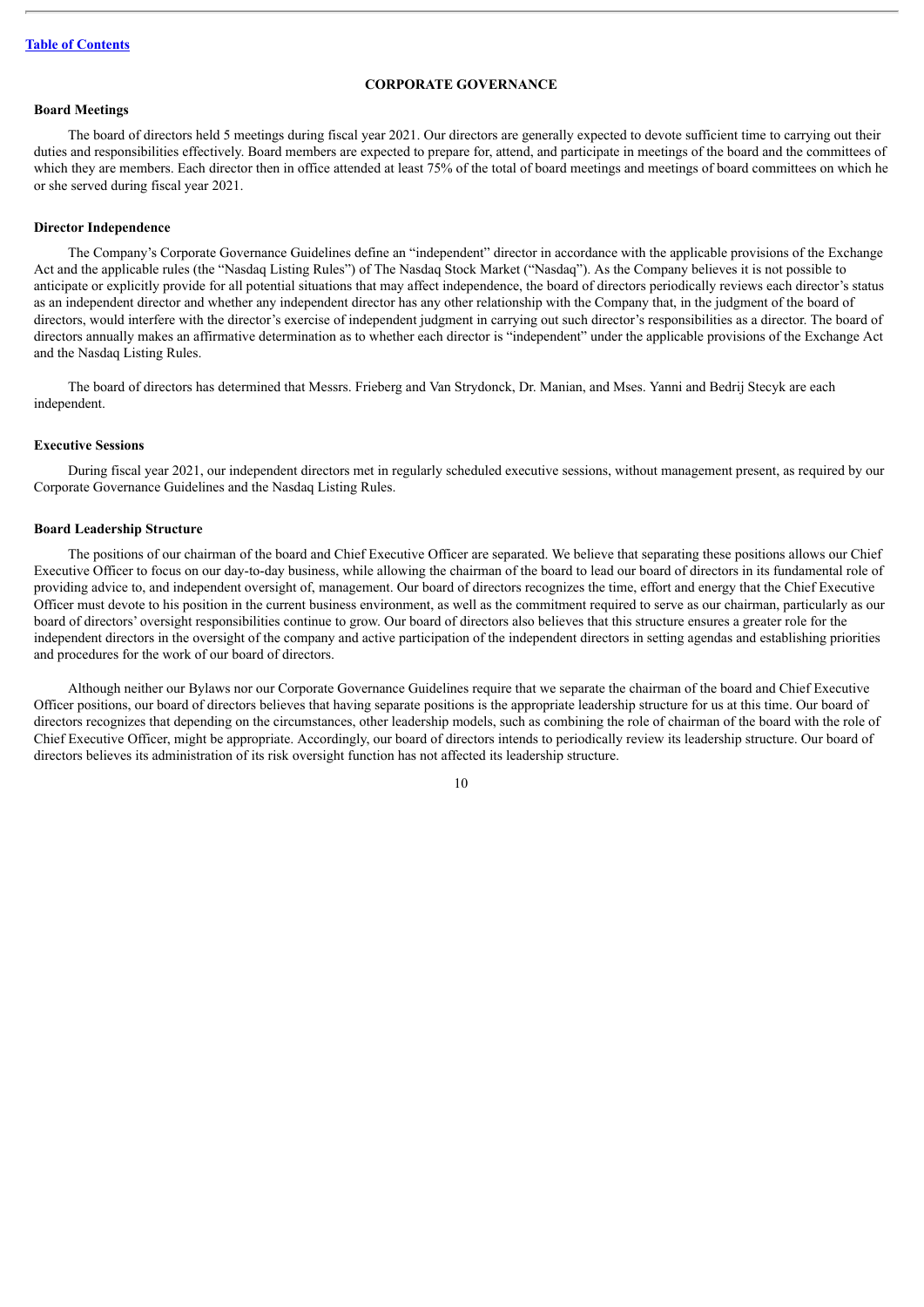# **Board Diversity Matrix**

The following matrix discloses the gender and demographic backgrounds of our board as self-identified by its members in accordance with the newly enacted Nasdaq Listing Rule 5606.

#### **Board Diversity Matrix (as of April 5, 2022)**

#### **Total Number of Directors: 8**

|                                         | Female | Male | Non-<br>Binary | Did Not Disclose<br>Gender |
|-----------------------------------------|--------|------|----------------|----------------------------|
| <b>Part I: Gender Identity</b>          |        |      |                |                            |
| Directors                               |        |      |                |                            |
| Part II: Demographic Background         |        |      |                |                            |
| Asian                                   |        |      |                |                            |
| White                                   |        |      |                |                            |
| Did not Disclose Demographic Background |        |      |                |                            |

#### **Board Committees**

The board of directors has a standing audit, compensation, and nominating and corporate governance committee. The table below shows the number of meetings held during fiscal year 2021 and the names of the directors currently serving on each committee.

| Number of<br><b>Meetings Held</b> | <b>Committee Members</b> |              |  |
|-----------------------------------|--------------------------|--------------|--|
| 4                                 | Mr. Frieberg             | Dr. Manian   |  |
|                                   | Mr. Van Strydonck (1)    |              |  |
|                                   | Ms. Bedrij Stecyk        | Mr. Frieberg |  |
|                                   | Ms. Yanni $(1)$          |              |  |
|                                   | Dr. Manian $(1)$         |              |  |
|                                   | Ms. Yanni                |              |  |
|                                   |                          |              |  |

 $(1)$  Chair

Each committee acts pursuant to a written charter adopted by our board of directors. The current charter for each board committee is available on our website, Vaccinex.com, under the heading "Corporate Governance." The information contained on our website is not a part of this proxy statement.

#### **Audit Committee**

The board of directors has an audit committee that is responsible for assisting our board of directors in its oversight of the integrity of our financial statements, the qualifications and independence of our independent auditors, and our internal financial and accounting controls. The audit committee has direct responsibility for the appointment, compensation, retention (including termination) and oversight of our independent auditors, and our independent auditors report directly to the audit committee. The audit committee also prepares the audit committee report that the SEC requires to be included in our annual proxy statement.

The members of the audit committee are Messrs. Van Strydonck (Chair) and Frieberg, and Dr. Manian. Each member of the audit committee qualifies as an independent director under the corporate governance standards of the Nasdaq Listing Rules and the independence requirements of Rule 10A-3 of the Exchange Act. Our board of directors has determined that Mr. Van Strydonck qualifies as an "audit committee financial expert" as such term is currently defined in Item 407(d)(5) of Regulation S-K.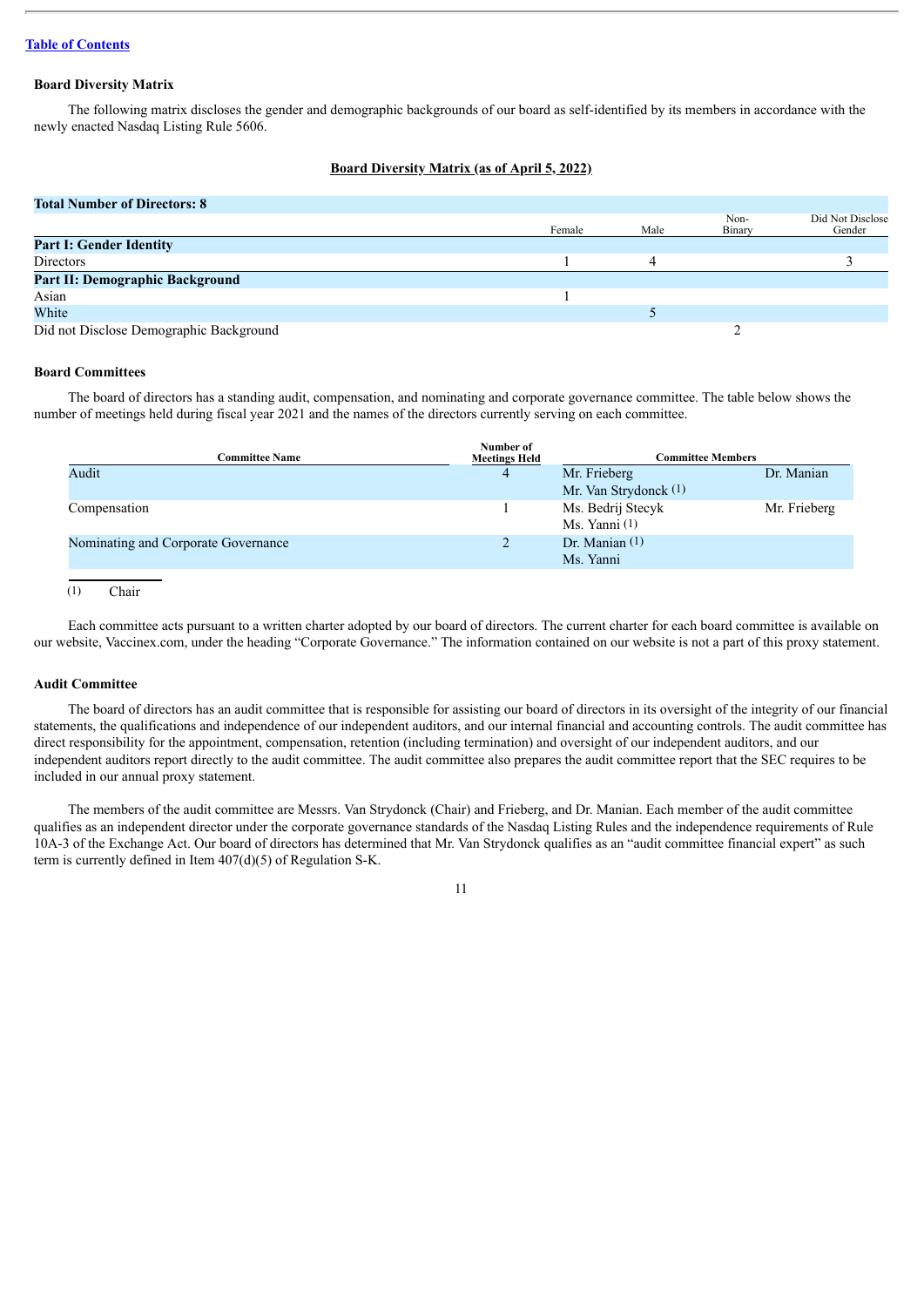# **Compensation Committee**

The compensation committee assists the board of directors in its discharge of responsibilities with respect to executive and director compensation. Its responsibilities include:

- the administration and implementation of our incentive compensation plans and equity-based plans;
- the oversight of compliance with the compensation rules, regulations and guidelines promulgated by Nasdaq, the SEC, and other applicable laws;
- the review and approval of the compensation for all executive officers and senior management, as appropriate;
- the recommendation to the board of directors the compensation for non-employee directors;
- the evaluation of the chief executive officer;
- the review and approval of any employment, severance, change-of-control, or other compensatory arrangements for all executive officers and senior management, as appropriate; and
- the assessment of the independence of any compensation consultant, independent legal counsel or other adviser retained by the committee.

The compensation committee has the sole authority and right, at the expense of the Company, to retain legal counsel, compensation and other consultants, accountants, experts and advisers of its choice to assist the compensation committee in connection with its functions, including any studies or investigations and shall set the compensation, and oversee the work of such consultants.

The members of the compensation committee are Mses. Yanni (Chair) and Bedrij Stecyk, and Mr. Frieberg. Each member of the compensation committee is a non-employee director within the meaning of Rule 16b-3 of the rules promulgated under the Exchange Act. In addition, each member of the compensation committee is an independent director as defined by the Nasdaq Listing Rules.

# **Nominating and Corporate Governance Committee**

The nominating and corporate governance committee is responsible for making recommendations to our board of directors regarding candidates for directorships and the structure and composition of our board of directors and the board committees. In addition, the nominating and corporate governance committee is responsible for developing and recommending to our board corporate governance guidelines applicable to the company and advising our board on corporate governance matters.

The members of the nominating and corporate governance committee as of July 13, 2021 are Dr. Manian (Chair) and Ms. Yanni. The committee's charter provides that the committee shall be comprised of two or more independent directors of the board, with the exact number determined by the board. Each member of the nominating and corporate governance committee is an independent director as defined by the Nasdaq Listing Rules. The exemptions afforded to a "Controlled Company," as defined by Nasdaq, set forth in Nasdaq Listing Rule 5615(c)(3), with respect to nominating committees, exempts a company that ceased being a Controlled Company from Nasdaq's independent nominating committee requirements by allowing a phase-in schedule for compliance. Under this phase in schedule, because we ceased qualifying as a Controlled Company on July 13, 2020, all of our members of the nominating and corporate governance committee must be independent by July 13, 2021. We relied on this exemption with respect to our nominating and corporate governance committee while it was available to us.

*Nominating Process*. The nominating and corporate governance committee is responsible for reviewing with the board of directors the appropriate qualities, skills and characteristics desired of nominees for directors in the context of the current make-up of the board of directors. In identifying director candidates, the nominating and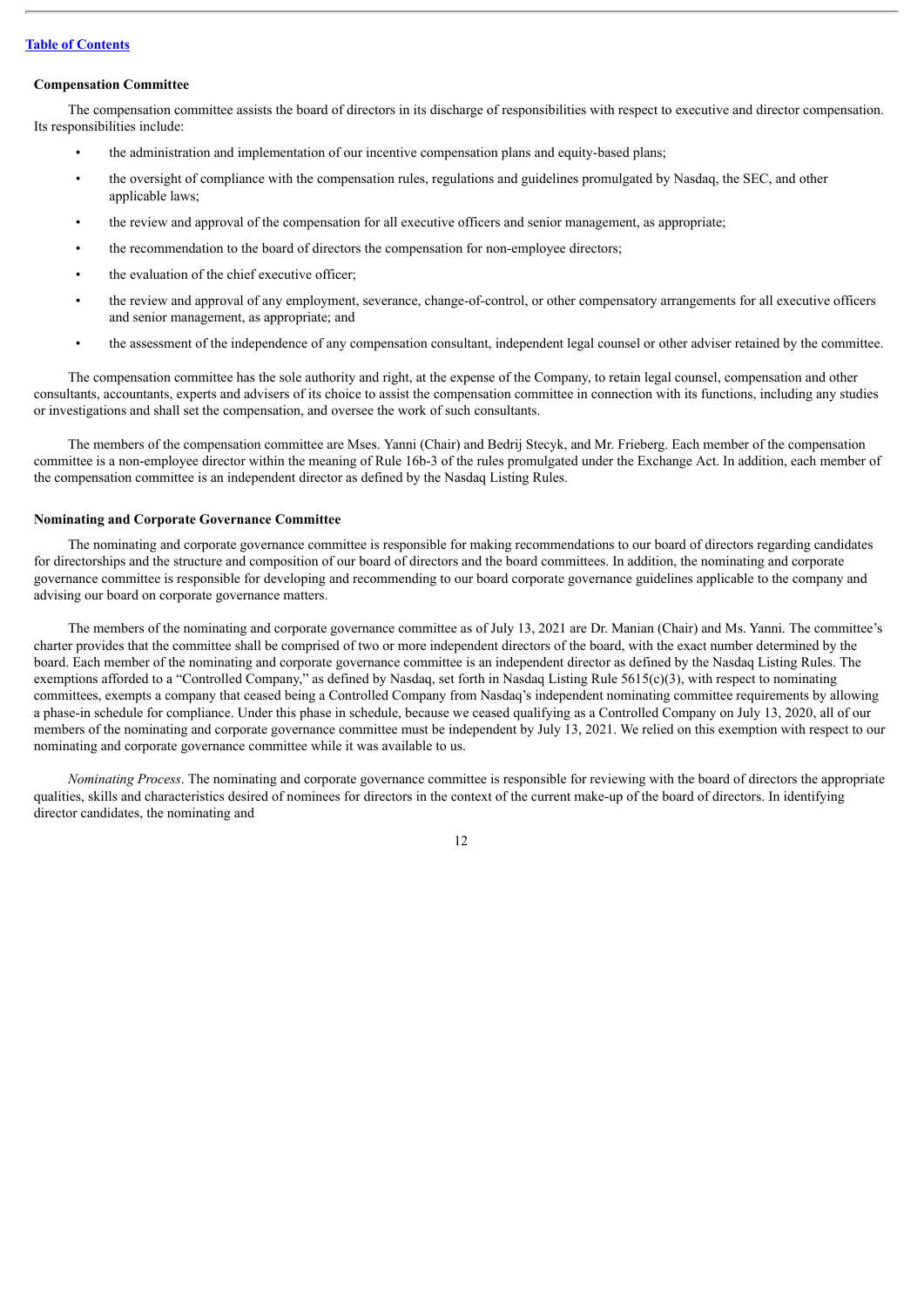corporate governance committee in its discretion may consult with advisors likely to possess an understanding of our business and knowledge of suitable director candidates. The nominating and corporate governance committee has developed the following criteria for consideration, among other things, in recommending candidates for election to the board of directors: (i) diversity of background, perspective and experience; (ii) personal and professional integrity, ethics and values; (iii) experience in corporate management; (iv) experience relevant to our industry; (v) experience as a board member or executive officer of another public company; (vi) relevant academic experience; (vii) practical and mature business judgment; (viii) promotion of a diversity of business experience; and (ix) any other relevant qualifications, attributes or skills. It is the policy of the nominating and corporate governance committee to consider recommendations for the nomination of directors submitted by the Company's stockholders entitled to vote generally in the election of directors, provided that only those recommendations whose submission complies with the procedural requirements for stockholder communications set forth in Section 2.13 of our Bylaws will be considered by the nominating and corporate governance committee.

#### **Director Attendance at Annual Meetings**

Board members are encouraged, but not required under our Corporate Governance Guidelines to attend our annual meeting of stockholders each year. All of our board members attended our 2021 annual meeting of stockholders.

#### **Role of the Board in Risk Oversight**

We face a number of risks and our board of directors believes that risk management is an important part of establishing, updating and executing on our business strategy. Our board of directors, as a whole and at the committee level, has oversight responsibility relating to risks that could affect the corporate strategy, business objectives, compliance, operations, and our financial condition and performance. Our board of directors focuses its oversight on the most significant risks facing the Company and on its processes to identify, prioritize, assess, manage and mitigate those risks. Our board of directors and its committees receive regular reports from members of our senior management on areas of material risk to the company, including strategic, operational, financial, legal and regulatory risks. While our board of directors has an oversight role, management is principally tasked with direct responsibility for management and assessment of risks and the implementation of processes and controls to mitigate their effects on the Company.

The audit committee, as part of its responsibilities, oversees and discusses with management, at least annually, our policies with respect to risk assessment and risk management. The audit committee is also responsible for overseeing and discussing with management the Company's significant financial and operational risk exposures, including but not limited to accounting matters, liquidity and credit risks, corporate tax positions, insurance coverage, cash investment strategy and results, and risks related to information technology and data security, and the actions management has taken to limit, monitor or control such exposures.

The compensation committee is responsible for overseeing and reviewing with management our major compensation-related risk exposures, reviewing and discussing, at least annually, the relationship between risk management policies and practices and compensation, and evaluating the steps management has taken to monitor or mitigate such exposures, including risks related to executive compensation and overall compensation and benefit strategies, plans, arrangements, practices and policies.

The nominating and corporate governance committee oversees and reviews with management the Company's major legal compliance risk exposures and the steps management has taken to monitor or mitigate such exposures, including our procedures and any related policies with respect to risk assessment and risk management. These committees provide regular reports to the full board of directors.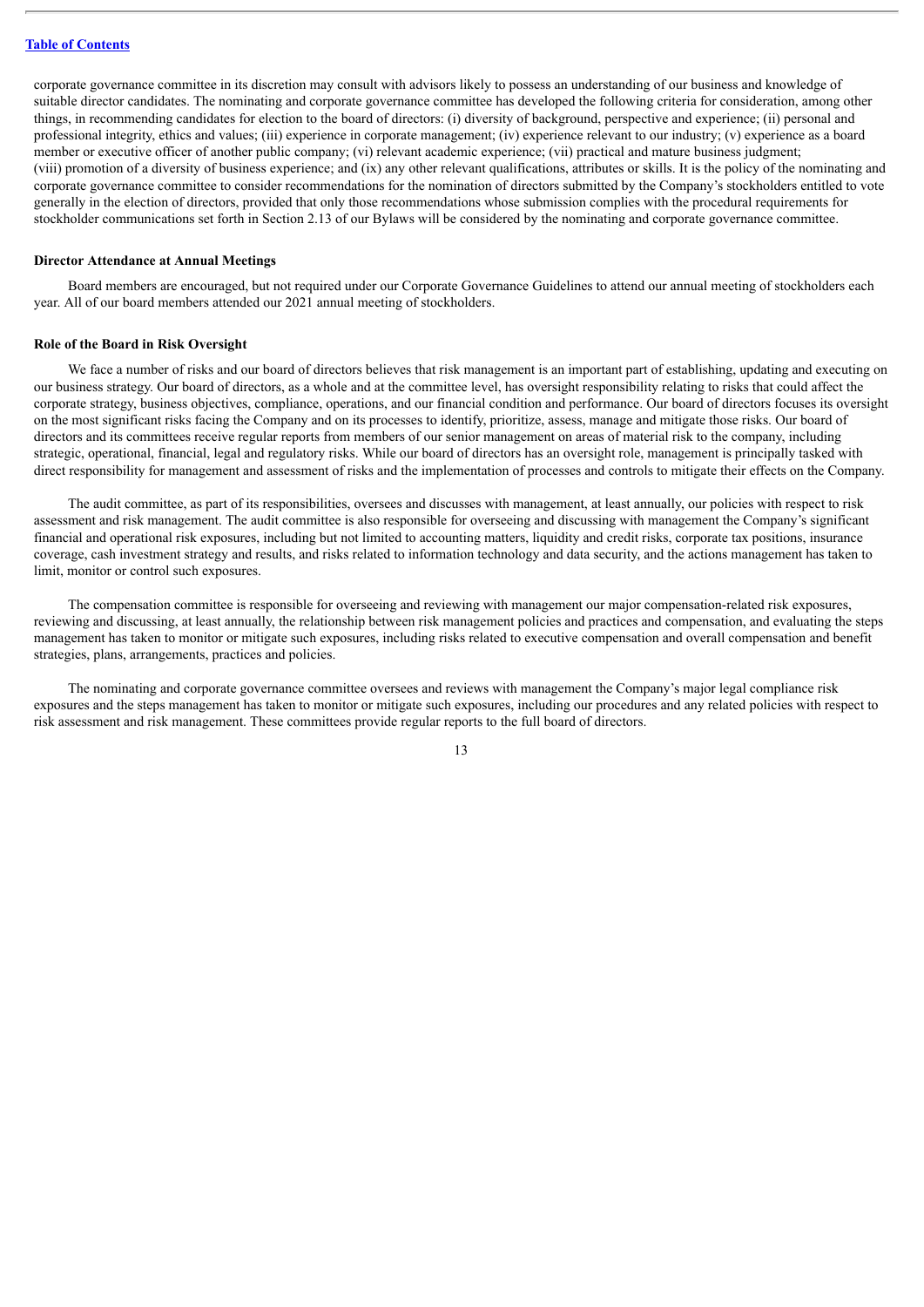#### **Employee, Officer, and Director Hedging, Pledging, and Other Transactions**

Our Trading Compliance Policy strictly prohibits our employees, officers, and directors from engaging in any hedging, pledging, or other monetization transactions involving our securities.

## **Code of Ethics**

We adopted a code of business conduct and ethics that applies to all of our directors, officers and employees, including our principal executive officer, principal financial officer and principal accounting officer. Our code of business conduct and ethics is on our website under "Investors" and the sub-heading "Corporate Governance."

# **Stockholder Communications**

Stockholders may send correspondence by mail to the full board of directors or to individual directors. Stockholders should address correspondence to the board of directors or individual board members in care of: Vaccinex, Inc., 1895 Mount Hope Avenue, Rochester, New York 14620, Attention: Corporate Secretary.

All stockholder correspondence will be compiled by our Corporate Secretary and forwarded if and as appropriate. In general, correspondence relating to corporate governance issues, long-term corporate strategy, or similar substantive matters will be forwarded to the board of directors, the individual director, one of the aforementioned committees of the board, or a committee member for review. Correspondence relating to ordinary business affairs or those matters more appropriately addressed by our officers or their designees will be forwarded to such persons accordingly.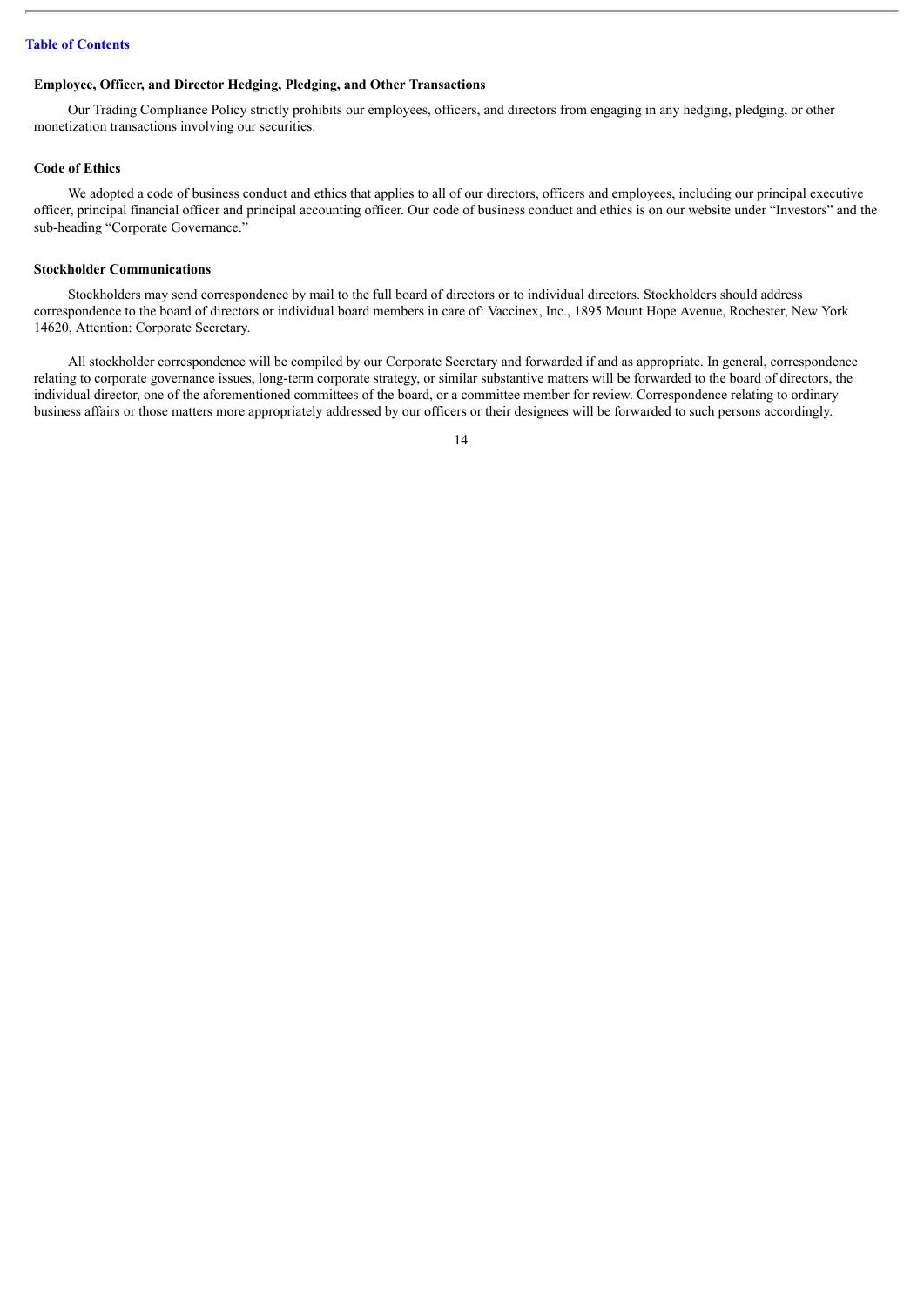# **EXECUTIVE OFFICERS AND SENIOR MANAGEMENT**

<span id="page-17-0"></span>We are currently served by four executive officers, Dr. Zauderer, Mr. Royer, Dr. Smith, and Dr. Evans, together with one additional member of the senior management team.

**Maurice Zauderer, Ph.D.**, age 76, is our President and Chief Executive Officer. Additional information about Dr. Zauderer can be found under "Proposal One: Election of Directors."

**Scott E. Royer, CFA, MBA**, age 48, joined us in February 2018 as our Chief Financial Officer. Prior to joining us, Mr. Royer was the Chief Financial Officer and Director of Finance of the Medical Films Group of Carestream Health, a medical and dental imaging company and an independent subsidiary of Onex Corporation, a Canadian publicly traded private equity investment firm. In this position, Mr. Royer provided financial, analytical, and decision-making support to the management team, and coordinated strategic plans and expenditure controls. Mr. Royer received a B.S. in Accounting from the State University of New York College at Geneseo, an MBA from Rochester Institute of Technology, and an Executive MBA from Villanova University, and is a credentialed Chartered Financial Analyst (CFA).

**Ernest S. Smith, Ph.D.**, age 50, has served as our Senior Vice President, Research and Chief Scientific Officer since December 2008. Dr. Smith previously served as our Vice President, Research and Chief Scientific Officer from April 2003 to December 2008 and our Research Director from June 2001 to April 2003. Prior to joining us, Dr. Smith was a research scientist at the University of Rochester. Dr. Smith received a B.A. in Biology from St. John Fisher College, and an M.S. and a Ph.D. in Immunology from the University of Rochester.

**Elizabeth E. Evans, Ph.D.**, age 50, has served as our Senior Vice President, Translational Medicine and Discovery since March 2020 and Chief Operating Officer since May 2021. Dr. Evans previously served in a variety of research and leadership roles at Vaccinex since May 2001, including as our Vice President, Preclinical Research from July 2016 to March 2020. Prior to joining us, Dr. Evans was a research scientist at the University of Rochester. Dr. Evans received a B.S. in Biology and a B.S. in Anthropology from State University of New York at Stony Brook, and an M.S. in Immunology and a Ph.D. in Pathology from the University of Rochester.

**John E. Leonard, Ph.D.**, age 75, has served as our Senior Vice President, Development since January 2009. Prior to joining us, Dr. Leonard served as a principal at John Leonard Consulting, LLC from September 2005 to January 2009. From February 2003 until September 2009, he was the Vice President, Program Executive of Biogen Idec, Inc., a publicly traded biotechnology company, and from August 1988 until January 2003 he served in various roles in product development, regulatory affairs and quality assurance at IDEC Pharmaceuticals Corporation, which merged with Biogen, Inc. to form Biogen Idec, Inc. Dr. Leonard received a B.S. in Chemistry and an M.S. in Chemistry and Biochemistry from California State University, Long Beach, and a Ph.D. in Biochemistry from the University of California, Riverside.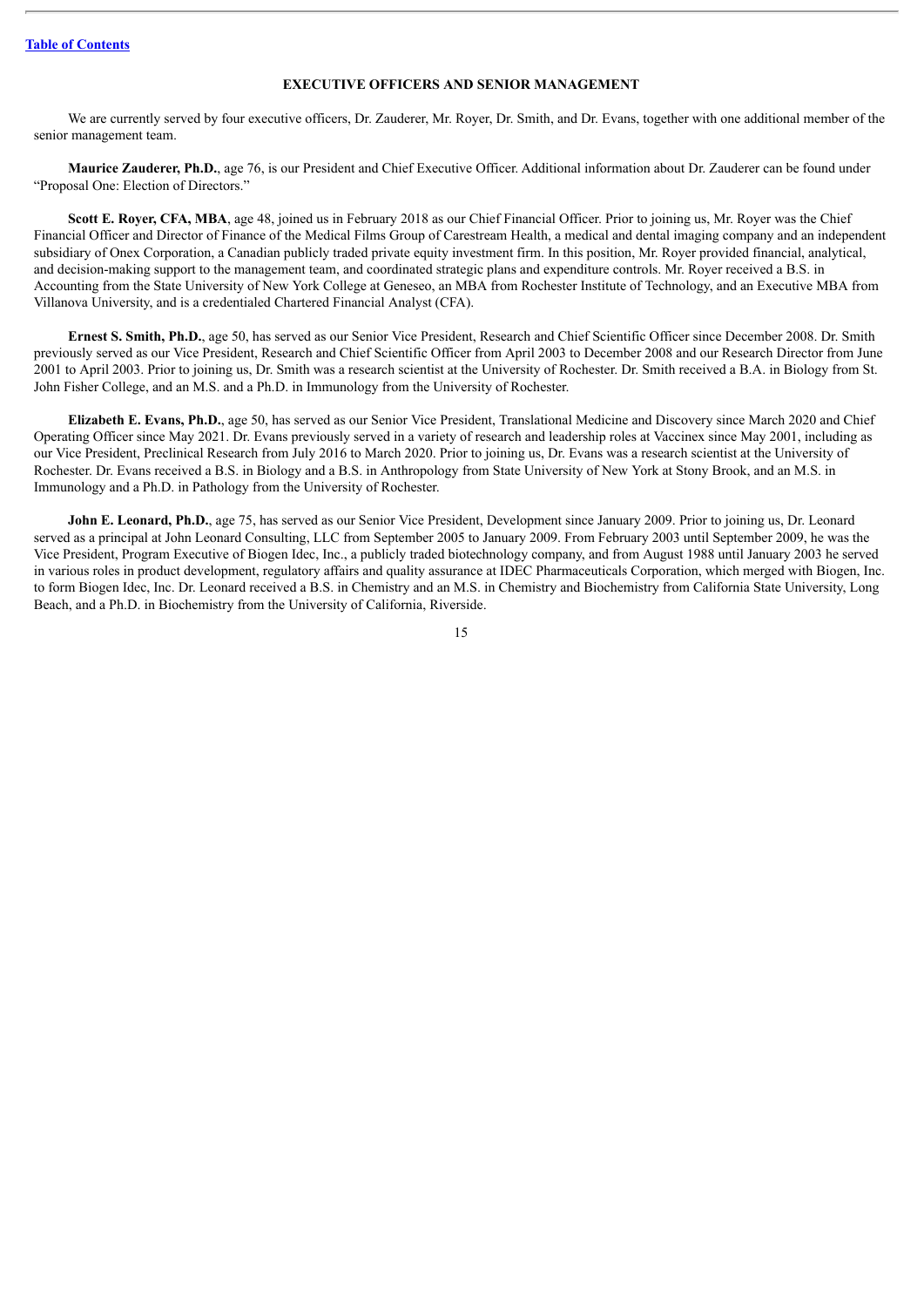# **EXECUTIVE COMPENSATION**

<span id="page-18-0"></span>As a smaller reporting company under the Securities Exchange Act of 1934, as amended, and an emerging growth company under the Securities Act of 1933, as amended, we are providing the following executive compensation information in accordance with the scaled disclosure requirements pursuant to Item 402(m)-(q) of Regulation S-K.

# **Compensation of Named Executive Officers**

This section discusses the material components of our executive compensation program, including the compensation paid to the following individuals, each of whom is one of our named executive officers for fiscal year 2021:

- **Maurice Zauderer, Ph.D.**, our president and chief executive officer;
- **Ernest S. Smith, Ph.D.**, our senior vice president, research and chief scientific officer; and
- **Scott E. Royer, CFA, MBA**, our chief financial officer.

# <span id="page-18-1"></span>**Summary Compensation Table**

The following table shows certain information about the compensation of our named executive officers during the fiscal years indicated.

| <b>Name and Principal Position</b>                                                           | Year         | <b>Salary</b>      | Option<br>Awards (1) | All Other<br>Compensation<br>æ | Total<br>S         |
|----------------------------------------------------------------------------------------------|--------------|--------------------|----------------------|--------------------------------|--------------------|
| <b>Maurice Zauderer</b>                                                                      | 2021         | 374,901            | 26,600               |                                | 401,501            |
| President and Chief<br>Executive Officer                                                     | 2020         | 357,265            | 87,069               |                                | 444,334            |
| <b>Ernest S. Smith</b><br>Senior Vice President.<br>Research and Chief<br>Scientific Officer | 2021<br>2020 | 264,739<br>249,706 | 19,000<br>33,841     | $\overbrace{\phantom{12332}}$  | 283,789<br>283,547 |
| <b>Scott E. Royer</b><br><b>Chief Financial Officer</b>                                      | 2021<br>2020 | 242,151<br>231,701 | 11,400<br>8,460      | $\overbrace{\hspace{25mm}}^{}$ | 253,551<br>240,161 |

(1) The amounts in this column reflect the aggregate grant date fair value of employee stock options under FASB ASC Topic 718, which was determined using a Black-Scholes option-pricing model with the assumptions disclosed in Note 12—Stock-Based Compensation to our consolidated financial statements contained within our Annual Report on Form 10-K for the fiscal year ended December 31, 2021. For 2021, Drs. Zauderer and Smith, and Mr. Royer received a grant of stock options on April 2, 2021, with an exercise price of \$2.93 and a grant date fair value for each stock option of \$1.90. For 2020, Dr. Zauderer received a grant of stock options on February 25, 2020, with an exercise price of \$6.68 and a grant date fair value for each stock option of \$3.07. Dr. Smith and Mr. Royer received a grant of stock options on February 25, 2020, with an exercise price of \$6.07 and a grant date fair value of each stock option of \$4.23.

#### **Narrative to Summary Compensation Table**

On March 22, 2021, the compensation committee approved a six percent base salary adjustment for Dr. Zauderer, seven percent base salary adjustment for Dr. Smith, and five percent base salary adjustment for Mr. Royer, effective as of April 1, 2021 resulting in base salaries of \$380,000, \$269,141, and \$245,068, respectively.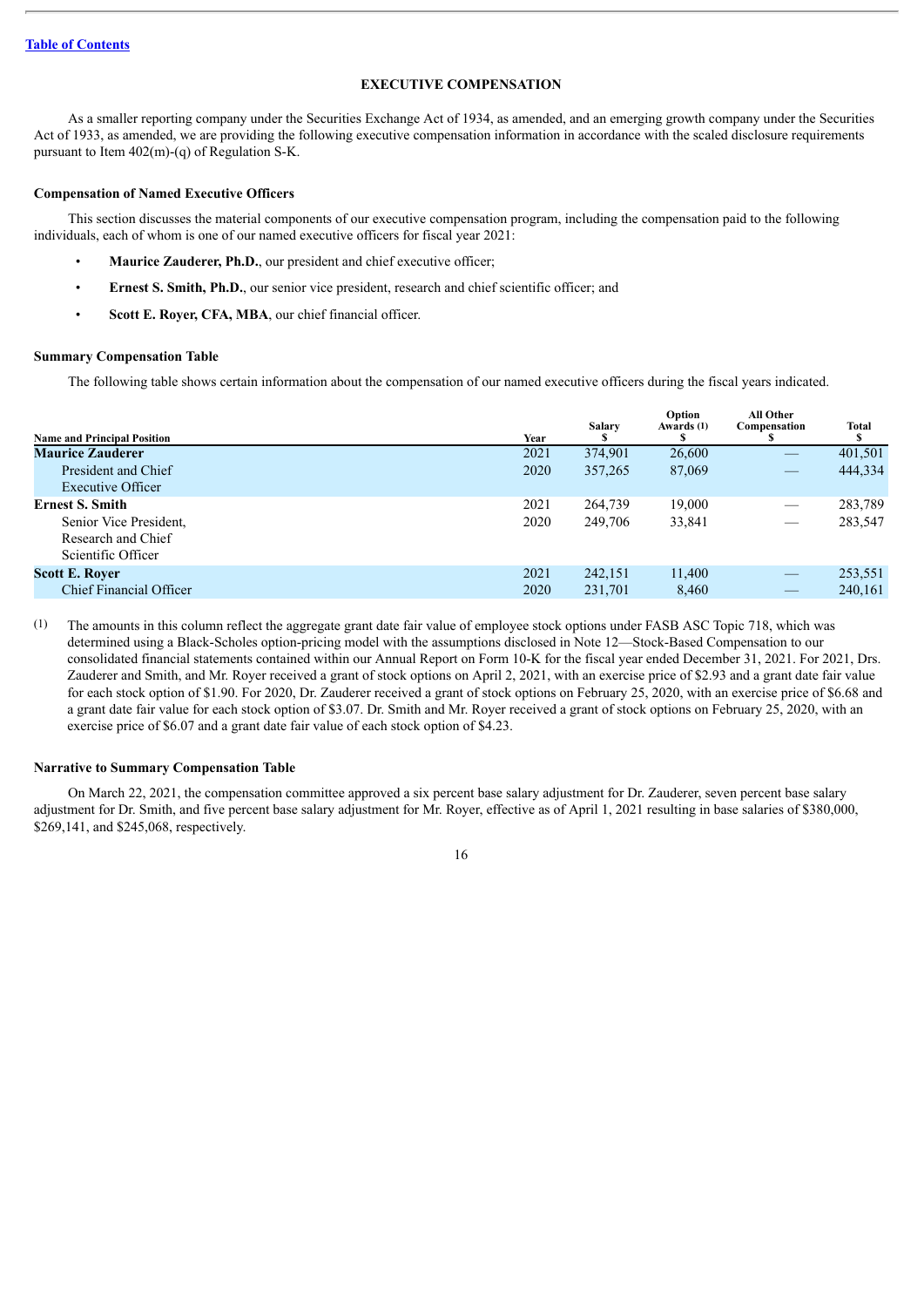In 2021, we granted each of our named executive officers incentive stock options under our 2018 Omnibus Incentive Plan (the "2018 Plan"). Drs. Zauderer and Smith, and Mr. Royer each received a grant of incentive stock options on April 4, 2021 to purchase 14,000, 10,000, and 6,000 shares of our common stock, respectively, with an exercise price of \$2.93, and that vest in four equal annual installments beginning on April 2, 2022 and may be exercised on a cashless basis pursuant to the 2018 Plan.

In 2020, we granted each of our named executive officers incentive stock options under our 2018 Omnibus Incentive Plan (the "2018 Plan"). Dr. Zauderer received a grant of incentive stock options on February 25, 2020 to purchase 28,400 shares of our common stock with an exercise price of \$6.68, and that vest in four equal annual installments beginning on February 25, 2021 and may be exercised on a cashless basis pursuant to the 2018 Plan. Dr. Smith received a grant of incentive stock options on February 25, 2020 to purchase 8,000 shares of our common stock with an exercise price of \$6.07, and that vest in four equal annual installments beginning on February 25, 2021 and may be exercised on a cashless basis pursuant to the 2018 Plan. Mr. Royer received a grant of incentive stock options on February 25, 2020 to purchase 2,000 shares of our common stock with an exercise price of \$6.07, and that vest in four equal annual installments beginning on February 25, 2021 and may be exercised on a cashless basis pursuant to the 2018 Plan.

We believe the 2021 compensation of our named executive officers was set at a level that appropriately rewarded our named executive officers for their contributions.

#### **Key Elements of our Compensation Program**

The primary objective of our policies and programs with respect to the compensation of executive officers, including our named executive officers, is to attract and retain talented and qualified executives, and to motivate them to pursue the Company's business objectives to create long-term value for our stockholders. We are focused on designing a competitive compensation package, including incentive compensation components, to promote the achievement of corporate and individual performance objectives. We continually evaluate our compensation program, including its components, the relative weighting of these components as well as additional elements to implement, as our business evolves.

Decisions regarding executive compensation are the primary responsibility of the compensation committee. The compensation committee annual reviews the compensation strategy of the Company, with respect to executive officers, including base salary, incentive compensation and equity-based grants, including whether to adopt, amend and terminate such compensation. Our compensation plans and the amount and relative weighting of each compensation element paid to our named executive officers are generally developed by our management and approved by our compensation committee on an individual, case-by-case basis utilizing a number of factors, including publicly available data and our general business conditions and objectives, as well as our subjective determination with respect to each executive's individual contributions to such objectives. We do not target a specific competitive position or a specific mix of compensation among base salary, bonus or equity incentives.

#### *Annual Review of Compensation Mix*

We review compensation annually for our executive officers, including base salary, which is a fixed element in our total compensation package. In setting and determining whether to adjust base salaries, we consider compensation for comparable positions in the market, the historical compensation levels of our executives, and individual performance as compared to our expectations and objectives.

The compensation committee, in accordance with the provisions of its charter, determines and approves the compensation for our executive officers. The compensation committee typically reviews and discusses with our chief executive officer the proposed compensation packages for members of our senior management (other than the chief executive officer), taking into account any recommendations of the chief executive officer at its sole discretion. The compensation committee then approves the compensation for our executive officers. The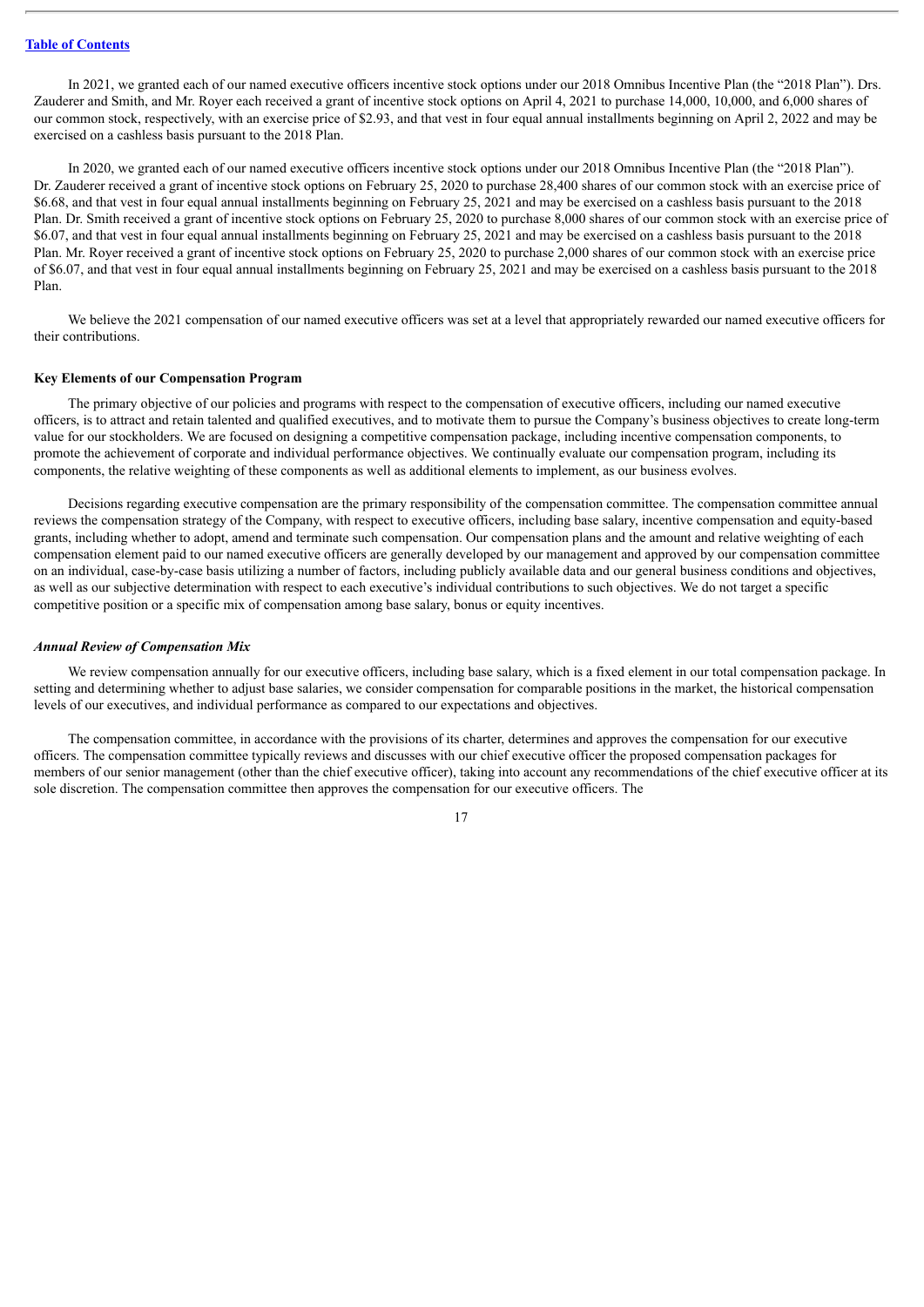# **Table of [Contents](#page-2-0)**

compensation committee, without the chief executive officer being present, reviews and approves annually the corporate goals and objectives applicable to the compensation of the chief executive officer, evaluates performance in light of those goals and objectives, and determines and approves the compensation level of our chief executive officer based on this evaluation.

To date, the compensation committee has not engaged a compensation consultant or adopted a peer group of companies for purposes of determining executive compensation.

#### *Incentive Compensation Awards*

Our 2018 Plan helps us attract and retain executive officers, other employees and service providers, as well as our non-employee directors. We believe that awarding incentive compensation, including equity compensation, to our executive officers and others will align the interest of our executives with our stockholders and stimulate their efforts toward our continued success, long-term growth and profitability. The 2018 Plan provides for the grant of stock options, stock appreciation rights, restricted stock, unrestricted stock, stock units, dividend equivalent rights, other equity-based awards and cash bonus awards.

# <span id="page-20-0"></span>**Outstanding Equity Awards at December 31, 2021**

The following table shows information about the number of unexercised stock options held by our named executive officers as of December 31, 2021:

|                          |                                                                                                     | <b>Option Awards (1)</b>                                                                       |                                      |                                     |  |  |  |
|--------------------------|-----------------------------------------------------------------------------------------------------|------------------------------------------------------------------------------------------------|--------------------------------------|-------------------------------------|--|--|--|
| Name                     | Number of<br><b>Securities</b><br>Underlying<br>Unexercised<br>Options $(\#)$<br><b>Exercisable</b> | Number of<br><b>Securities</b><br>Underlying<br>Unexercised<br>Options $(\#)$<br>Unexercisable | <b>Option Exercise</b><br>Price (\$) | Option<br><b>Expiration</b><br>Date |  |  |  |
| <b>Maurice Zauderer:</b> |                                                                                                     |                                                                                                |                                      |                                     |  |  |  |
|                          | 10,000                                                                                              | 10,000(2)                                                                                      | 4.29                                 | 03/14/2024                          |  |  |  |
|                          | 2,589                                                                                               |                                                                                                | 14.90                                | 03/31/2024                          |  |  |  |
|                          | 2,589                                                                                               |                                                                                                | 14.90                                | 06/30/2024                          |  |  |  |
|                          | 7,100                                                                                               | 21,300(3)                                                                                      | 6.68                                 | 02/24/2025                          |  |  |  |
|                          | 3,325                                                                                               |                                                                                                | 7.10                                 | 12/23/2025                          |  |  |  |
|                          |                                                                                                     | 14,000(4)                                                                                      | 2.93                                 | 04/02/2031                          |  |  |  |
| <b>Ernest S. Smith:</b>  |                                                                                                     |                                                                                                |                                      |                                     |  |  |  |
|                          | 40,725                                                                                              |                                                                                                | 7.10                                 | 12/22/2025                          |  |  |  |
|                          | 5,110                                                                                               |                                                                                                | 7.10                                 | 12/23/2025                          |  |  |  |
|                          | 4,000                                                                                               | 4,000(2)                                                                                       | 3.90                                 | 03/14/2029                          |  |  |  |
|                          | 2,000                                                                                               | 6,000(3)                                                                                       | 6.07                                 | 02/24/2030                          |  |  |  |
|                          |                                                                                                     | 10,000(4)                                                                                      | 2.93                                 | 04/02/2031                          |  |  |  |
| <b>Scott E. Royer:</b>   |                                                                                                     |                                                                                                |                                      |                                     |  |  |  |
|                          | 18,750                                                                                              | 6,250                                                                                          | 13.60                                | 02/21/2028                          |  |  |  |
|                          | 500                                                                                                 | 1,000(2)                                                                                       | 3.90                                 | 03/14/2029                          |  |  |  |
|                          | 500                                                                                                 | 1,500(3)                                                                                       | 6.07                                 | 02/24/2030                          |  |  |  |
|                          |                                                                                                     | 6,000(4)                                                                                       | 2.93                                 | 04/02/2031                          |  |  |  |

(1) All outstanding awards of stock options were granted under either our 2018 Plan or our 2011 Employee Equity Plan, or the "2011 Plan".

(2) This option vests in four equal annual installments beginning on March 15, 2020.

(3) This option vests in four equal annual installments beginning on February 25, 2021.<br>(4) This option vests in four equal annual installments beginning on April 2, 2022.

This option vests in four equal annual installments beginning on April 2, 2022.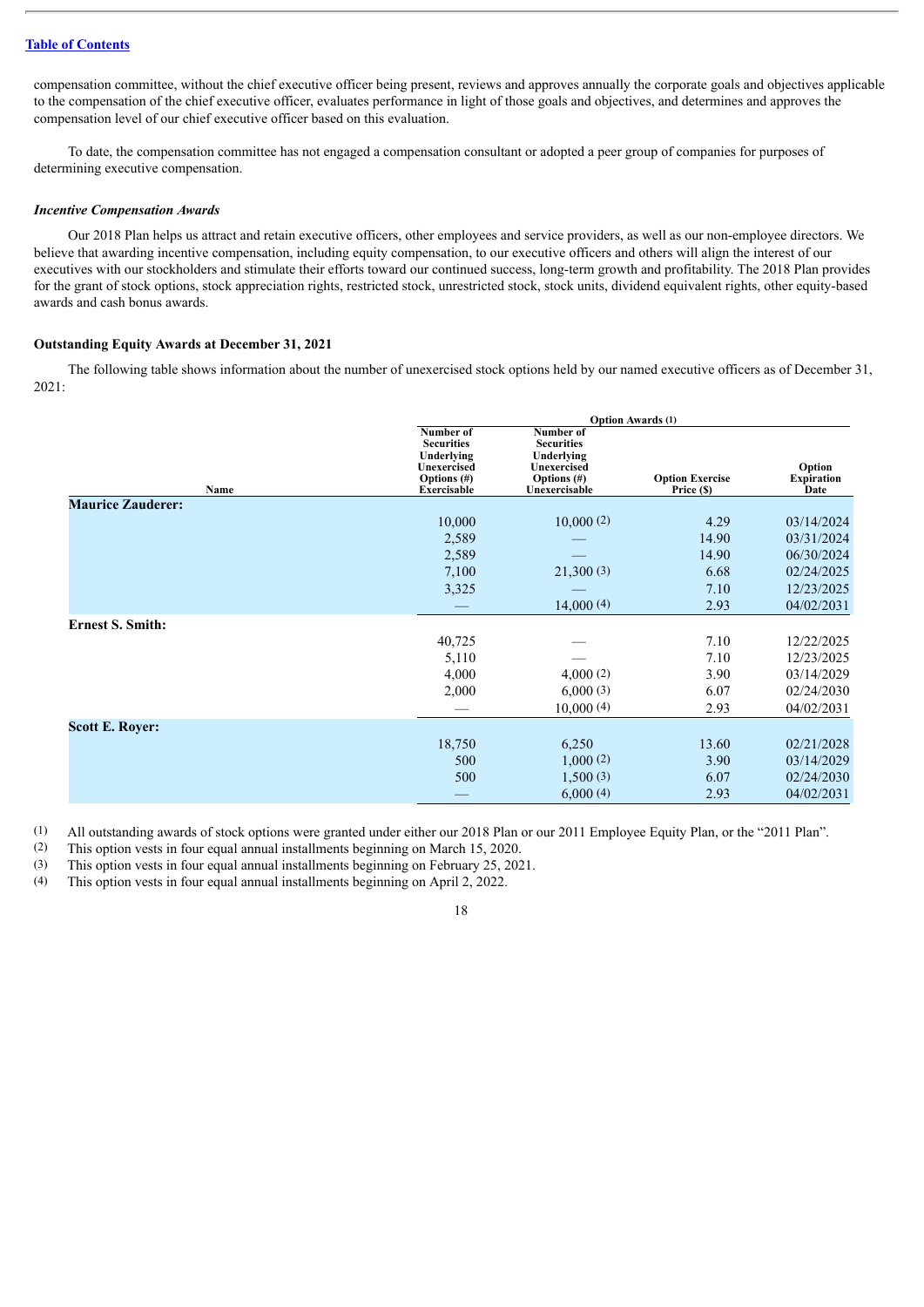# *Employment Contracts, Termination of Employment, Change-in-Control Arrangements*

We have not entered into employment or change-in-control agreements, contracts or arrangements with any of our executive officers, except for standard form employee confidentiality and nondisclosure agreements with our employees, including each of our named executive officers. Any future employment or change-in-control agreements, contracts, and arrangements will be subject to the discretion of our board of directors and/or compensation committee, as applicable.

Concurrent with the closing of our initial public offering, we adopted a plan to provide severance benefits to eligible employees, or our "Severance Pay Plan". Our Severance Pay Plan offers employees, including our named executive officers, with at least one year of service a lump sum cash payment in the event of an involuntary severance (other than for cause) as a result of or within 12 months following or 60 days prior to a change in control. Employees are generally eligible to receive between four and 26 weeks' salary, with the amount payable to a given employee determined by multiplying two weeks' salary by total number of completed years of service. However, executive officers are eligible to receive a lump sum amount equal to six months' salary.

In the event of an involuntary severance (other than for cause) not related to a change in control, eligible employees, including named executive officers, may, in the sole discretion of the compensation committee, be entitled to such severance benefit under the Severance Pay Plan as the compensation committee may determine.

Payment under the Severance Pay Plan is also subject to the execution and delivery of a release in favor of us and our affiliates.

#### *Other Benefits*

Our named executive officers are eligible to participate in all of our employee benefit plans, such as medical, dental, vision, group life, short and long-term disability, and our 401(k) plan, in each case on the same basis as other employees, subject to applicable laws. We also provide vacation and other paid holidays to all employees, including our named executive officers. We believe these benefits are important to attracting and retaining experienced executives. We do not currently provide perquisites to our named executive officers, given our attention to the cost-benefit tradeoff of such benefits, and the compensation committee's review of the benefit offerings at other similar companies.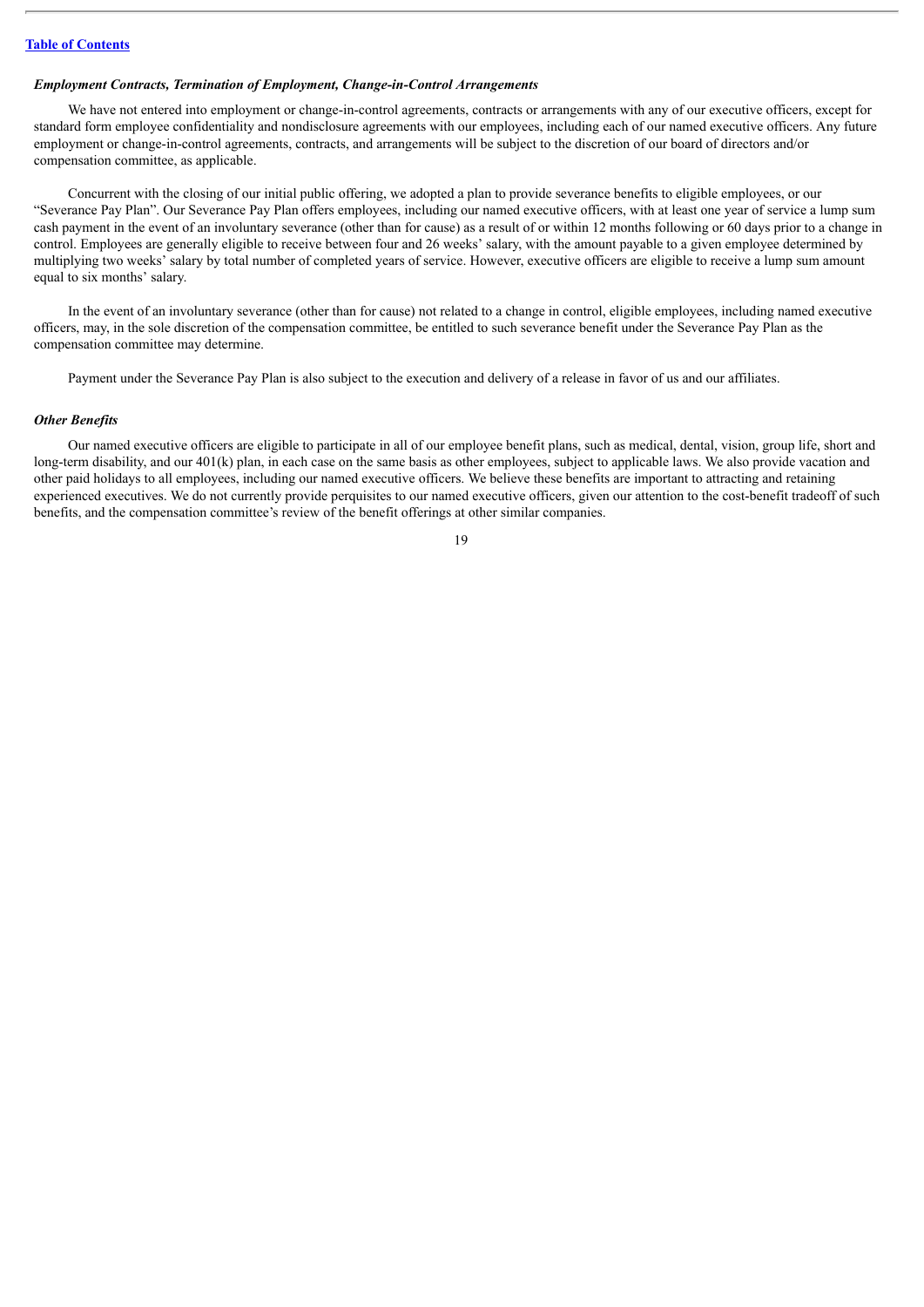# **DIRECTOR COMPENSATION**

<span id="page-22-0"></span>As a smaller reporting company under the Securities Exchange Act of 1934, as amended, and an emerging growth company under the Securities Act of 1933, as amended, we are providing the following director compensation information in accordance with the scaled disclosure requirements of Regulation S-K.

## *Cash and Equity Compensation*

Effective August 2018, our board of directors approved a non-employee director compensation program. Under this program, each nonemployee director, except for Mr. Friedberg, will receive an annual cash retainer of \$35,000. Each non-employee director may elect to receive the annual base retainer in the form of vested stock options, provided such election is made in the calendar year preceding the year in which such compensation is earned. We will pay all amounts in quarterly installments. The Chairperson of each committee of the board will receive additional annual cash compensation as follows: (a) Audit Committee, \$15,000; (b) Compensation Committee, \$10,000; and (c) Nominating & Governance Committee, \$7,500.

In addition, upon first becoming a director, each non-employee director will receive a one-time initial award of stock options to purchase approximately \$64,000 (determined using the Black-Scholes method) of our common stock, which will fully vest on the one year anniversary of the date of grant, subject to the director's continued service on the board of directors and may be exercised on a cashless basis pursuant to the 2018 Plan. Thereafter, each non-employee director, except for Mr. Friedberg, will receive an annual award of stock options to purchase approximately \$40,000 (determined using the Black-Scholes method) of our common stock, which will fully vest on the one year anniversary of the date of grant, subject to the director's continued service on the board of directors.

Mr. Friedberg does not receive any compensation for his service as a director.

## <span id="page-22-1"></span>**Director Compensation Tables**

The table below sets forth information on the compensation of all our non-employee directors for the year ended December 31, 2021. Directors who are also our employees receive no additional compensation for their services as directors.

| <b>Name</b>             | <b>Fees Earned or Paid in Cash</b> | <b>Option Awards</b><br>$\S(1)$ | <b>Total</b><br>\$ |
|-------------------------|------------------------------------|---------------------------------|--------------------|
| Albert D. Friedberg     |                                    |                                 |                    |
| Chrystyna Bedrij Stecyk | 35,000                             | 40,000                          | 75,000             |
| Jacob B. Frieberg       | 35,000(2)                          | 40,000                          | 75,000             |
| J. Jeffrey Goater       | 38,750                             | 40,000                          | 78,750             |
| Bala S. Manian          | 38,750                             | 40,000                          | 78,750             |
| Gerald E. Van Strydonck | 50,000                             | 40,000                          | 90,000             |
| Barbara Yanni           | 45,000                             | 40,000                          | 85,000             |

- (1) The amounts in this column reflect the aggregate grant date fair value of stock options under FASB ASC Topic 718, which was determined using a Black-Scholes option-pricing model with the assumptions disclosed in Note 12—Stock Based Compensation to our consolidated financial statements contained within our Annual Report on Form 10-K for the fiscal year ended December 31, 2021.
- (2) For fiscal year 2021, Mr. Frieberg elected to receive stock options in lieu of his \$35,000 annual retainer pursuant to our Director Compensation Program.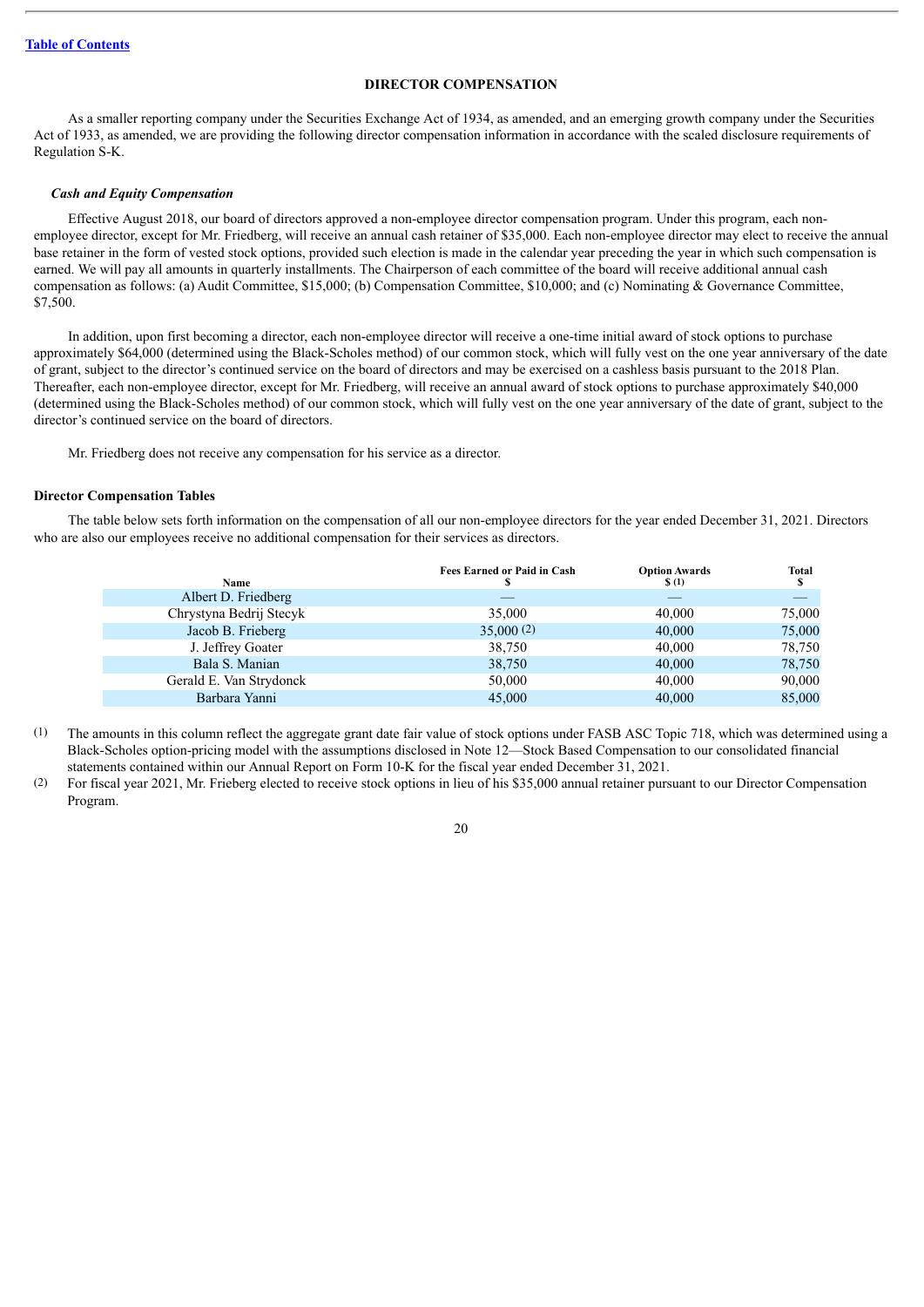# **Table of [Contents](#page-2-0)**

The following table provides information regarding equity awards held by each non-employee director as of December 31, 2021:

| Name                    | Stock<br><b>Options Outstanding</b><br>$^{(#)}$ |
|-------------------------|-------------------------------------------------|
| Albert D. Friedberg     |                                                 |
| Chrystyna Bedrij Stecyk | 53,673                                          |
| Jacob B. Frieberg       | 117,549                                         |
| J. Jeffrey Goater       | 60,222                                          |
| Bala S. Manian, Ph.D.   | 51,983                                          |
| Gerald E. Van Strydonck | 75,358                                          |
| Barbara Yanni           | 58,379                                          |

The following table provides information regarding our equity compensation plans as of December 31, 2021:

<span id="page-23-0"></span>The following table provides information regarding our equity compensation plans as of December 31, 2021:

# **EQUITY COMPENSATION PLAN INFORMATION**

**Number of securities**

| <b>Plan Category</b>         | Number of securities to be<br>issued upon exercise of<br>outstanding options,<br>warrants and rights<br>(a) | Weighted-average<br>exercise price of<br>outstanding options,<br>warrants and rights<br>(b) | Number of securities<br>remaining available for<br>future issuance under<br>equity compensation<br>plans (excluding<br>securities reflected in<br>column (a))<br>(c) |
|------------------------------|-------------------------------------------------------------------------------------------------------------|---------------------------------------------------------------------------------------------|----------------------------------------------------------------------------------------------------------------------------------------------------------------------|
| Equity compensation plans:   |                                                                                                             |                                                                                             |                                                                                                                                                                      |
| Approved by stockholders     | 1,154,563(1)                                                                                                | 5.55                                                                                        | 396,324(2)(3)                                                                                                                                                        |
| Not approved by stockholders |                                                                                                             |                                                                                             |                                                                                                                                                                      |
| Total                        | 1,154,563(1)                                                                                                | 5.55                                                                                        | 396,324(2)(3)                                                                                                                                                        |

(1) In connection with the adoption of the 2018 Plan, we ceased making awards under the 2011 Plan, although the terms of such plan will continue to govern the outstanding awards previously granted thereunder. This number represents shares issuable upon exercise of awards granted under the 2011 Plan and the 2018 Plan.

(2) Excludes shares reflected in column (a). Includes 396,324 shares remaining available for issuance under our 2018 Plan.

(3) Effective January 1, 2020 and continuing until the expiration of the 2018 Plan, the number of shares of common stock available for issuance under the 2018 Plan will automatically increase annually by two percent of the total number of issued and outstanding shares of our common stock as of December 31st of the immediately preceding year or such lesser number as our board of directors may decide, which may be zero.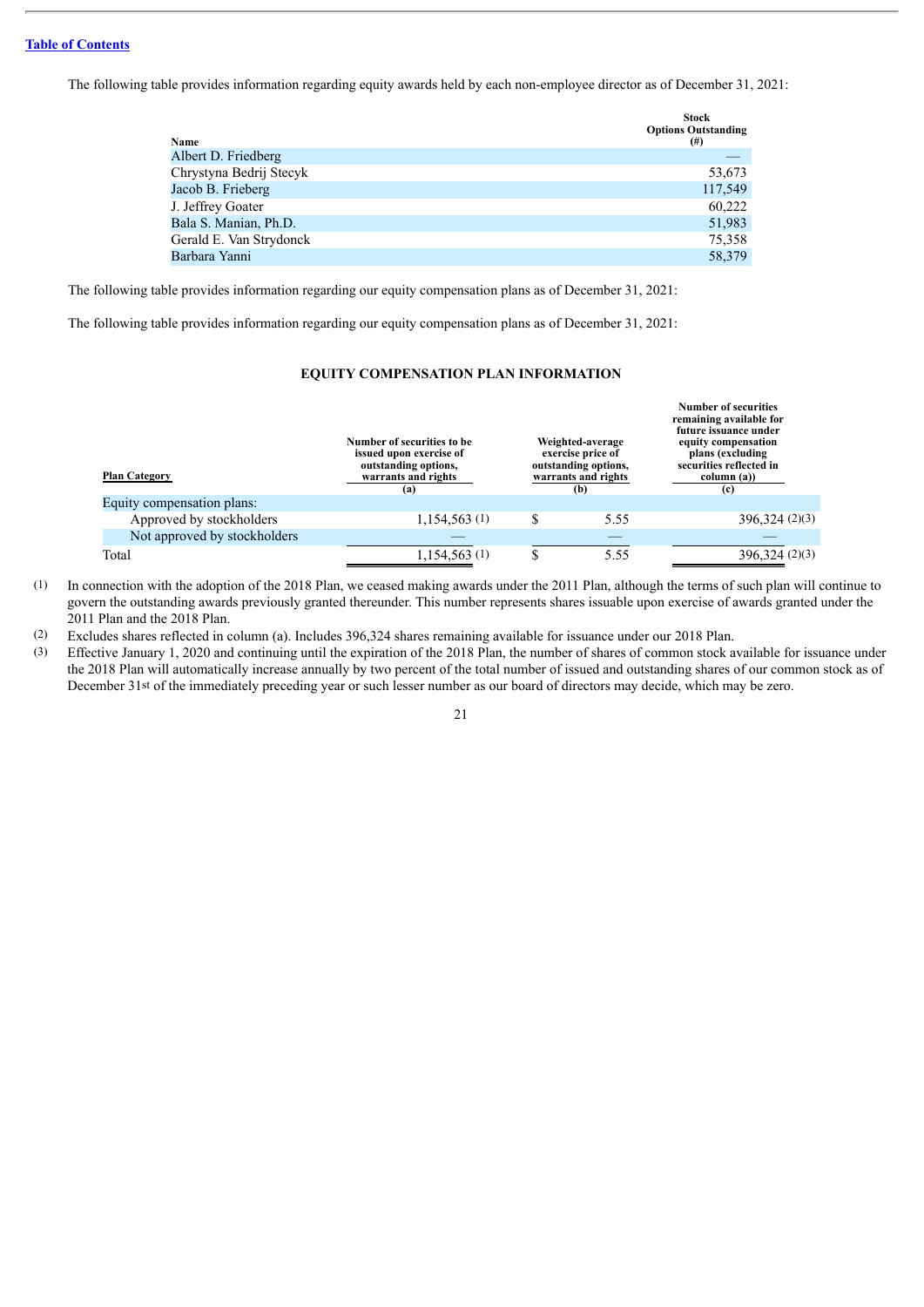# **SECURITY OWNERSHIP OF MANAGEMENT AND CERTAIN BENEFICIAL OWNERS**

<span id="page-24-0"></span>The following table sets forth certain information known to us regarding the beneficial ownership of our common stock as of March 25, 2022, by (i) each of our named executive officers; (ii) each of our directors; (iii) all of our executive officers and directors as a group; and (iv) each person, or group of persons, known by us to beneficially own more than 5% of any class of our voting securities. Percentages are based on 42,664,051 shares issued and outstanding, except where noted. Unless otherwise indicated, the address for each of the stockholders in the table below is c/o Vaccinex, Inc., 1895 Mount Hope Avenue, Rochester, New York 14620.

| <b>Name of Beneficial Owner</b>           | <b>Shares of Common Stock</b><br><b>Beneficially Owned</b> | <b>Percentage of Shares</b><br><b>Beneficially Owned</b> |
|-------------------------------------------|------------------------------------------------------------|----------------------------------------------------------|
| <b>Named Executive Officers:</b>          |                                                            |                                                          |
| Maurice Zauderer (1)                      | 3,582,876 (2)                                              | $8.4\%$                                                  |
| Ernest S. Smith                           | 457,296(3)                                                 | $1.1\%$                                                  |
| Scott E. Royer                            | 33,124(4)                                                  | $\ast$                                                   |
| Directors:                                |                                                            |                                                          |
| Albert D. Friedberg                       | 15,569,518(5)                                              | 36.5%                                                    |
| Chrystyna Bedrij Stecyk                   | 53,673 (6)                                                 | *                                                        |
| Jacob B. Frieberg                         | 279,699(7)                                                 | $\ast$                                                   |
| J. Jeffrey Goater                         | 60,522(8)                                                  | $\ast$                                                   |
| Bala S. Manian                            | 51,983 (9)                                                 | $\ast$                                                   |
| Gerald E. Van Strydonck                   | 97,358 (10)                                                | $\ast$                                                   |
| Barbara Yanni                             | 53,379 (11)                                                | $\ast$                                                   |
| All directors and executive officers as a |                                                            |                                                          |
| group (12 persons)                        | 20,302,635 (12)                                            | 47.6%                                                    |
| <b>Greater than 5% Stockholders:</b>      |                                                            |                                                          |
| FCMI Parent Co., et al (13)               | 11,580,436 (13)                                            | 27.1%                                                    |
| Friedberg Global-Macro Hedge Fund Ltd.    |                                                            |                                                          |
| (14)                                      | 3,511,894 (14)                                             | $8.2\%$                                                  |
| Vaccinex (Rochester), L.L.C. (15)         | 2,899,554 (15)                                             | 6.8%                                                     |

Represents beneficial ownership of less than 1% of our outstanding common stock.

(2) Includes (a) presently exercisable, or exercisable within 60 days of March 25, 2022, stock options for 80,204 shares of our common stock, (b) 213,209 shares and 212,161 shares of common stock held directly by the Jeremy Zauderer Trust and the Jordan Zauderer Trust, respectively, over which Dr. Zauderer exercises voting and investment power, and (c) 2,899,554 shares held by Vaccinex (Rochester), L.L.C., or Vaccinex LLC, of which Dr. Zauderer is the president and a majority owner. Dr. Zauderer exercises voting and investment power over the shares held by Vaccinex LLC.

(3) Includes presently exercisable, or exercisable within 60 days of March 25, 2022, stock options for 58,339 shares of our common stock.

(4) Includes presently exercisable, or exercisable within 60 days of March 25, 2022, stock options for 28,625 shares of our common stock.

(5) Includes (a) 439,555 shares owned directly by Mr. Friedberg, (b) 11,580,436 shares held by FCMI Parent Co., (c) 37,633 shares held by Pan Atlantic Holdings Ltd., or Pan Atlantic, and (d) 3,511,894 shares held by Friedberg Global Macro Hedge Fund Ltd., or G-M Fund, of which the Friedberg Mercantile Group, Ltd., or FMG, is the investment manager. Mr. Friedberg, directly and through his control over FCMI Parent, shares held by members of his family and trusts for the benefit of members of his family, may be considered the beneficial owner of all of the common stock beneficially owned by FCMI Parent. By virtue of his control of

<sup>(1)</sup> Dr. Zauderer is also a director of the Company.<br>
(2) Includes (a) presently exercisable or exercisable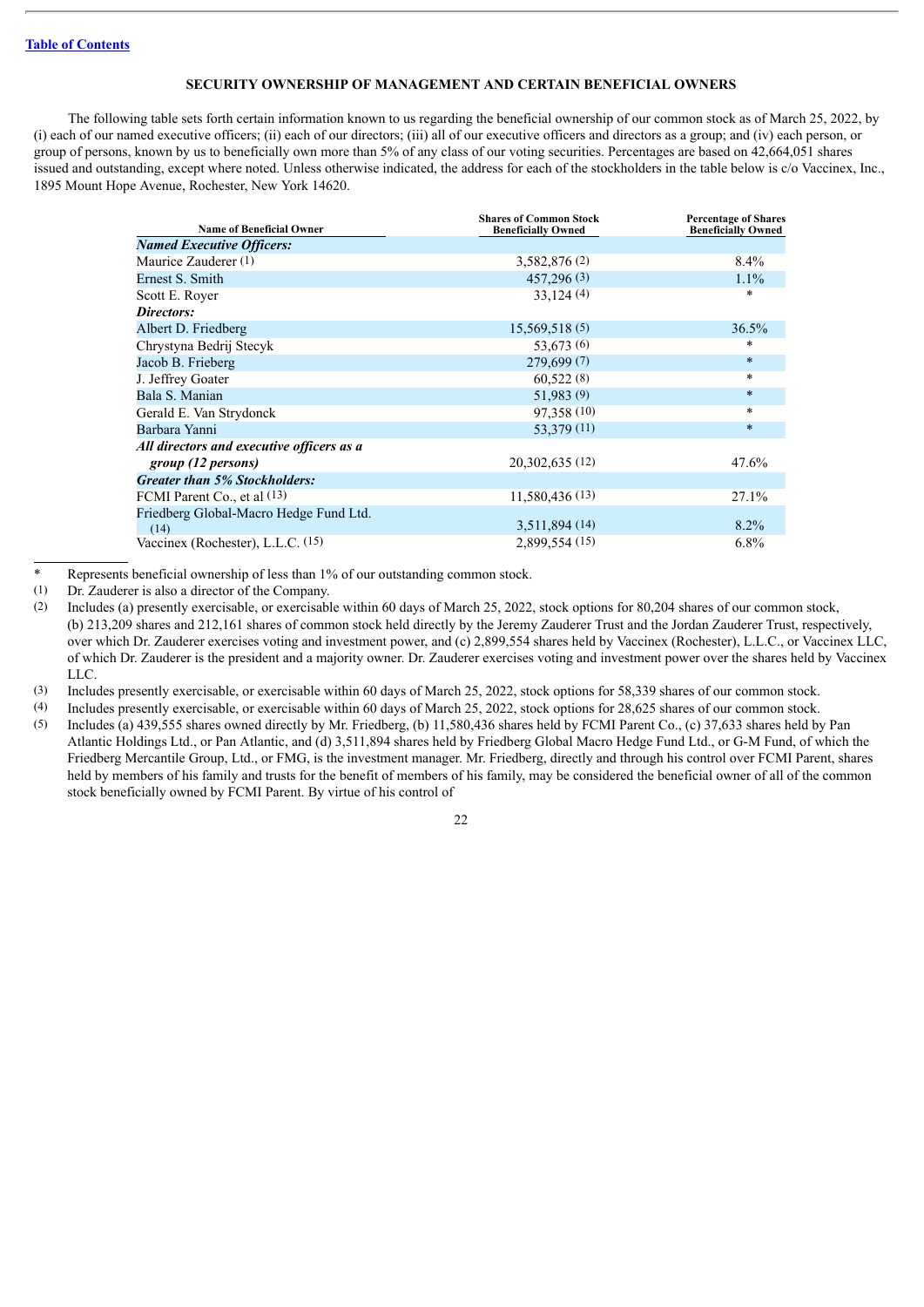FCMI Parent, Mr. Friedberg also may be deemed to possess voting and dispositive power over the shares owned directly by its wholly-owned subsidiaries, FCMI and Pan Atlantic. By virtue of his control of FMG, which exercises voting and dispositive power over the shares owned directly by G-M Fund, Mr. Friedberg also may be deemed to possess voting and dispositive power over the shares owned by G-M Fund.

- (6) Includes presently exercisable, or exercisable within 60 days of March 25, 2022, stock options for 53,673 shares of our common stock.
- (7) Includes presently exercisable, or exercisable within 60 days of March 25, 2022, stock options for 117,549 shares of our common stock, (b) 94,510 shares held by Benbow Estates, Ltd., an entity owned by Mr. Frieberg's wife and of which Mr. Frieberg is an officer, and (c) 4,121 shares held by Gee Eff Services Limited, an entity solely owned by Mr. Frieberg and of which Mr. Frieberg is the president.
- (8) Includes presently exercisable, or exercisable within 60 days of March 25, 2022, stock options for 60,222 shares of our common stock.
- (9) Includes presently exercisable, or exercisable within 60 days of March 25, 2022, stock options for 51,983 shares of our common stock.
- (10) Includes presently exercisable, or exercisable within 60 days of March 25, 2022, stock options for 73,358 shares of our common stock.
- (11) Includes presently exercisable, or exercisable within 60 days of March 25, 2022, stock options for 53,379 shares of our common stock. (12) Includes presently exercisable, or exercisable within 60 days of March 25, 2022, stock options for 627,667 shares of our common stock.
- (13) Includes 37,633 shares held by Pan-Atlantic. Mr. Friedberg is the majority owner, a director and the president of FCMI Parent and shares voting and investment power over the shares held by FCMI Parent. This information is derived from the Amendment No. 4 to Schedule 13D filed by FCMI Parent on February 14, 2022. The address for FCMI Parent is 181 Bay Street, Suite 250, Toronto, Ontario Canada M5J 2T3.
- (14) Includes 3,511,894 shares held by G-M fund, of which FMG is the investment manager. By virtue of his control of FMG, which exercise voting and dispositive power over the shares owned directly by G-M Fund, Mr. Friedberg may be deemed to possess voting and dispositive power over the shares owned by G-M Fund. This information is derived from the Amendment No. 4 to Schedule 13D filed by G-M Fund on February 14, 2022. The registered office address of G-M Fund is 190 Elgin Avenue George Town, Cayman Islands KY1-9005.
- (15) Mr. Zauderer is the president and a majority member of Vaccinex LLC and exercises voting and investment power over the shares held by Vaccinex LLC. This information is derived from the Schedule 13D filed by Vaccinex LLC on February 10, 2022. The address for Vaccinex LLC is 44 Woodland Rd, Pittsford, NY 14534.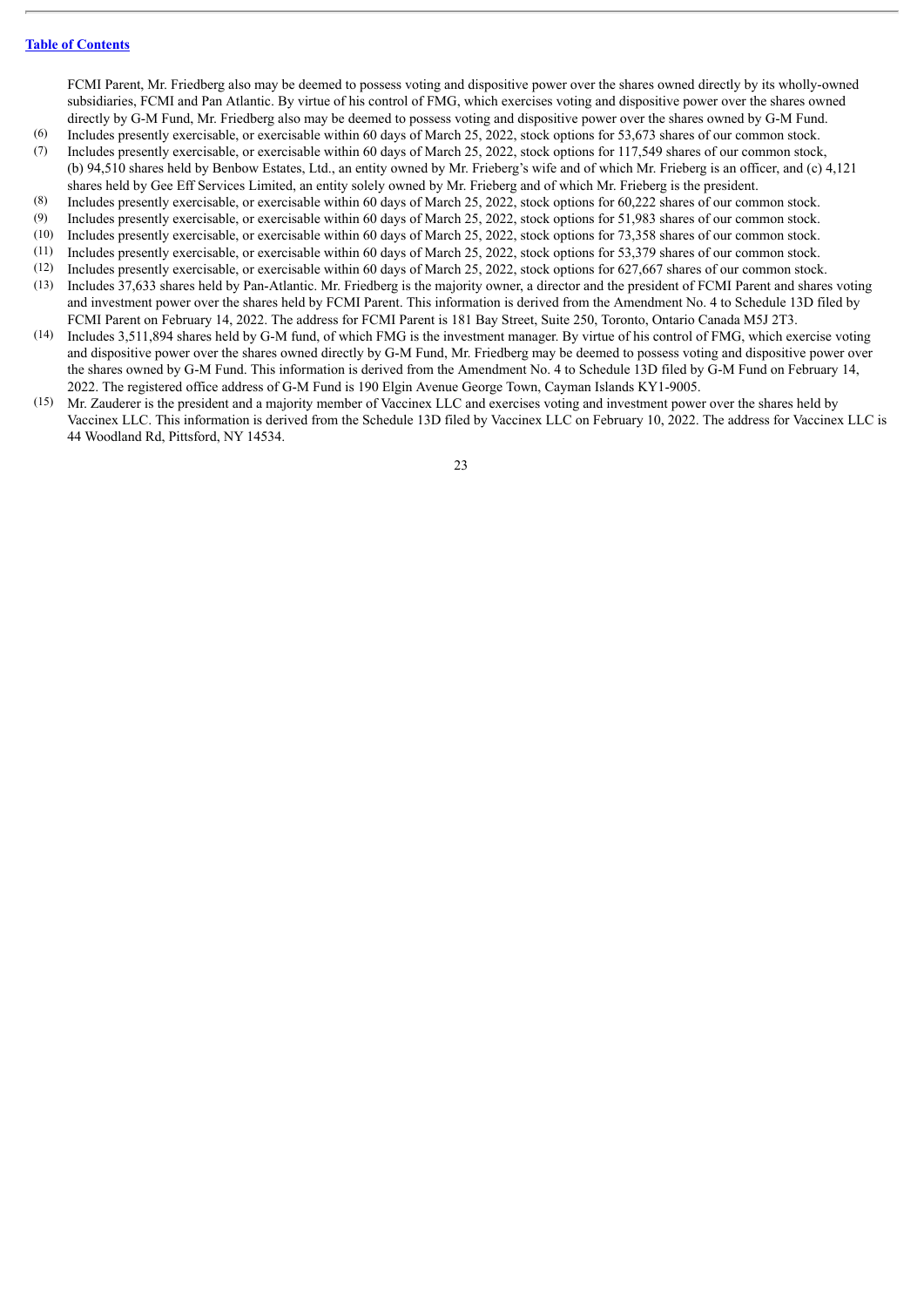# <span id="page-26-0"></span>**PROPOSAL TWO: RATIFICATION OF THE APPOINTMENT OF THE COMPANY'S INDEPENDENT REGISTERED PUBLIC ACCOUNTING FIRM FOR FISCAL 2021**

The audit committee has appointed Deloitte  $&$  Touche LLP as our independent registered public accounting firm for the fiscal year ending December 31, 2022. This appointment is being presented to our stockholders for ratification at the Annual Meeting. The audit committee will consider the outcome of this vote in its future discussions regarding the appointment of our independent registered public accounting firm.

We have been advised by Deloitte & Touche LLP that a representative will be present at the Annual Meeting and will be available to respond to appropriate questions. We intend to give such representative an opportunity to make a statement if he or she should so desire.

# The board of directors recommends that you vote FOR the proposal to ratify the appointment of Deloitte & Touche LLP as our **independent registered public accounting firm for the fiscal year ending December 31, 2022.**

## **Fees for Professional Services Provided by Deloitte & Touche LLP**

The following table shows fees for professional services provided by Deloitte & Touche LLP during the fiscal year ended December 31, 2021, which we refer to as fiscal year 2021, and the fiscal year ended December 31, 2020, which we refer to as fiscal year 2020.

|                           |    | <b>Fiscal Year 2021</b> | <b>Fiscal Year 2020</b> |  |  |
|---------------------------|----|-------------------------|-------------------------|--|--|
| <b>Audit Fees</b>         | Φ  | 290,000                 | 565,500                 |  |  |
| <b>Audit-Related Fees</b> |    |                         |                         |  |  |
| Tax Fees                  | ۰D |                         |                         |  |  |
| All Other Fees            |    |                         |                         |  |  |
| Total                     | Ф  | 290,000                 | 565,500                 |  |  |

Audit fees during fiscal year 2021 and fiscal year 2020 were for professional services rendered for the audit of our annual consolidated financial statements, for the reviews of the financial statements included in our Quarterly Reports on Form 10-Q, and for related services that are normally provided in connection with registration statements and the offerings of our securities. Additionally, audit fees during fiscal year 2020 included fees for professional services rendered in connection with the various S-3 filing and prospectus supplement filings throughout the year, including upsizing our ATM facility. There were no audit-related fees, tax fees or other fees incurred during fiscal year 2021 or fiscal year 2020.

#### **Policy on Pre-Approval of Retention of Independent Registered Public Accounting Firm**

In accordance with applicable laws, rules and regulations, the audit committee charter requires that the audit committee have the sole authority to review in advance and pre-approve all audit and non-audit fees and services provided to us by our independent registered public accounting firm. Accordingly, all audit services for which Deloitte & Touche LLP was engaged were pre-approved by the audit committee. The audit committee may delegate to one or more designated members of the audit committee the authority to grant required pre-approval of audit and permitted non-audit services. The decision of any member to whom authority is delegated is required to be presented to the full audit committee at its next scheduled meeting.

#### **Independence Analysis by Audit Committee**

The audit committee considered whether the provision of the services described above was compatible with maintaining the independence of Deloitte & Touche LLP and determined that the provision of these services was compatible with the firm's independence.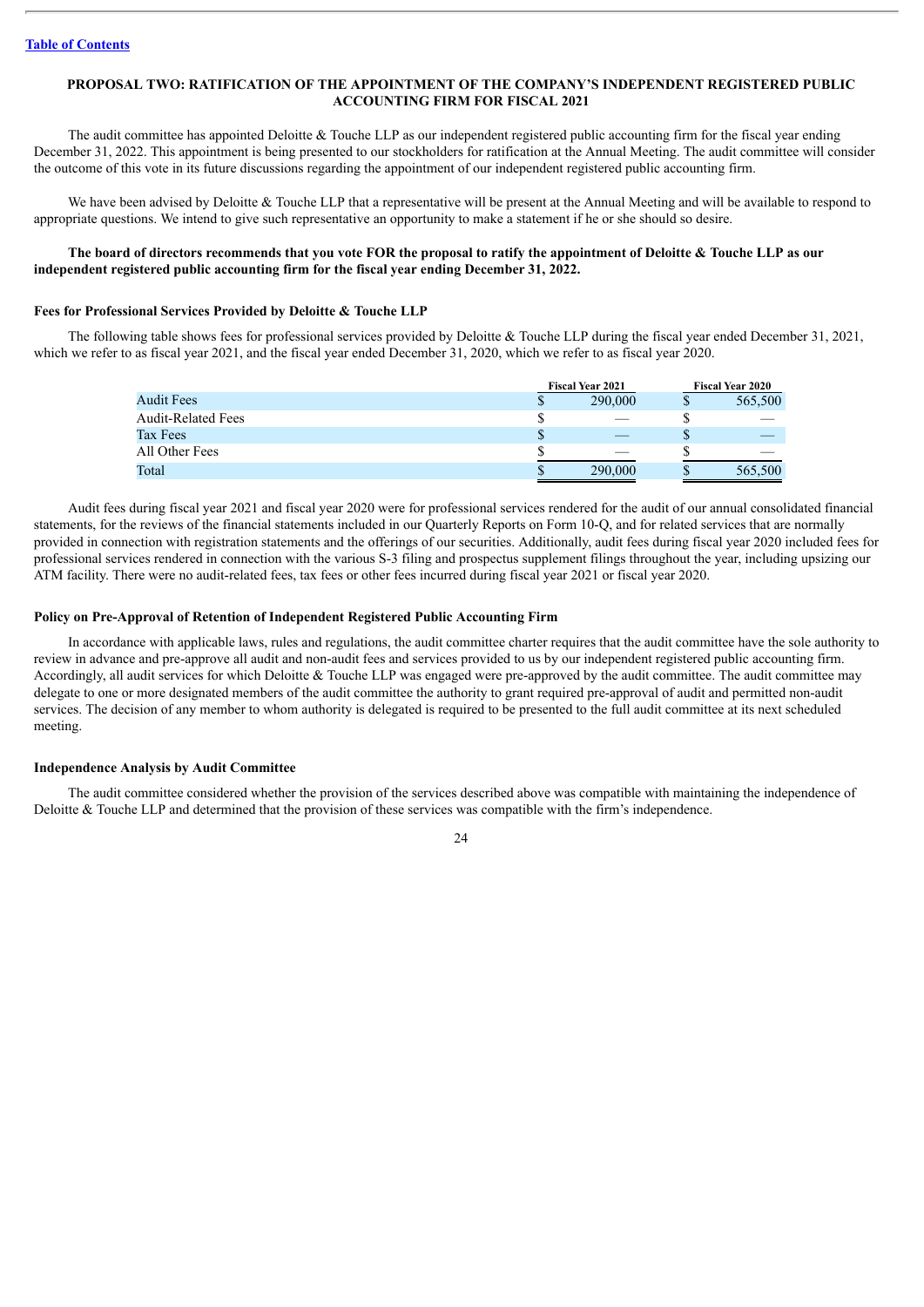# **REPORT OF THE AUDIT COMMITTEE**

<span id="page-27-0"></span>In connection with our financial statements for the fiscal year ended December 31, 2021, the audit committee has (1) reviewed and discussed the audited financial statements with management; (2) discussed with the independent registered public accounting firm (the "Auditors") the matters required to be discussed by the applicable requirements of the Public Company Accounting Oversight Board and the SEC; and (3) received the written disclosures and the letter from the Auditors required by applicable requirements of the Public Company Accounting Oversight Board regarding the Auditors' communications with the audit committee concerning independence, and has discussed with the Auditors their independence.

Based on the review and discussions referred to in items (1) through (3) of the above paragraph, the audit committee recommended to the board of directors that the audited financial statements be included in our Annual Report on Form 10-K for the fiscal year ended December 31, 2021, for filing with the Securities and Exchange Commission.

Gerald E. Van Strydonck, Chair Jacob B. Frieberg Bala S. Manian

#### **DELINQUENT SECTION 16(a) REPORTS**

<span id="page-27-1"></span>Section 16(a) of the Securities Exchange Act of 1934, as amended, requires directors, officers and greater than 10% stockholders to file with the SEC reports of ownership and changes in ownership regarding their holdings in Company securities.

During fiscal year 2021, all of our directors and officers timely complied with the filing requirements of Section 16(a) of the Securities Exchange Act of 1934, as amended, except for Mr. Friedberg, who was late in filing one Form 4, reporting two transactions. In making this statement, we have relied upon the written representations of our directors and officers, and copies of the reports that they have filed with the SEC.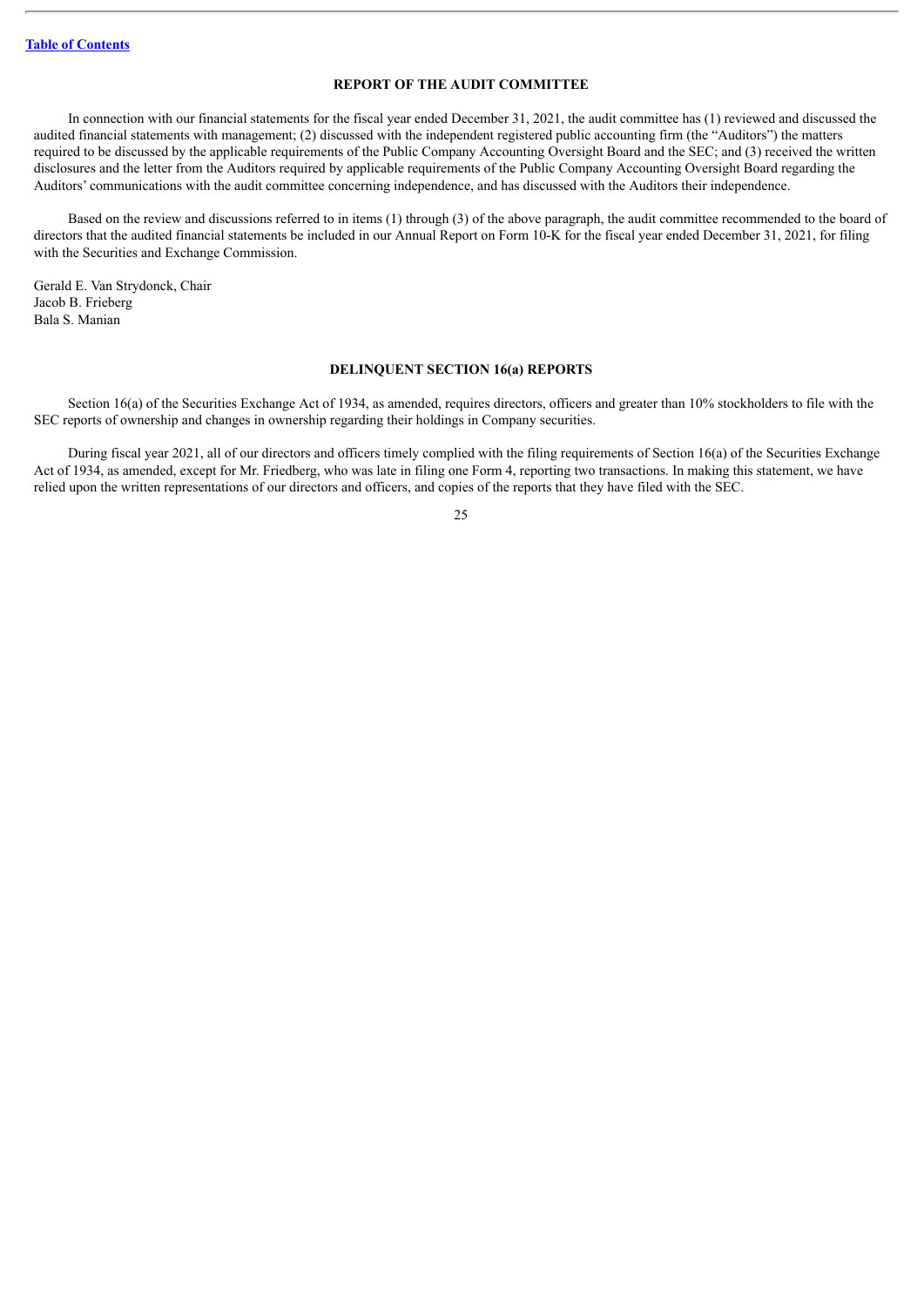#### **CERTAIN RELATIONSHIPS AND RELATED PERSON TRANSACTIONS**

<span id="page-28-0"></span>Our board of directors has adopted a written policy for transactions with related persons. During its review of such relationships and transactions, the audit committee considers (1) a general description of the transaction; (2) the material terms and conditions of the transaction; (3) the name of the related person and the basis on which such individual or entity is a related person; (4) the related person's position or relationship with or ownership of any entity that is a party to or has an interest in the transaction; (5) whether the related person transaction is on terms no less favorable than terms generally available to an unaffiliated third party under the same or similar circumstances; (6) the extent of the related person's interest in the transaction; and (7) any other matters the committee or board of directors deems appropriate.

The following is a description of transactions since January 1, 2020 to which we have been a party or will be a party, in which the amount involved exceeded or will exceed \$120,000, and in which any of our executive officers, directors or holders of more than 5% of any class of our voting securities, or any affiliate or immediate family member thereof, had or will have a direct or indirect material interest, other than employment and compensation arrangements. We believe the terms obtained or consideration that we paid or received, as applicable, in connection with the transactions described below were comparable to terms available or the amounts that we would pay or receive, as applicable, in arm's-length transactions with unrelated third parties.

#### **Lease Agreement**

We lease our corporate headquarters facility from 1895 Management, Ltd., which is a wholly owned, indirect subsidiary of FCMI Parent. We incurred rent of \$174,000 and \$169,000 under this lease for the years ended December 31, 2021 and 2020, respectively. The lease agreement, as currently amended, requires monthly rental payments of \$14,511 through expiration of the lease on October 31, 2022.

#### **Surface Oncology, Inc.**

In November 2017, we entered into a research collaboration and license option agreement with Surface Oncology, Inc. ("Surface") to identify and select antibodies against two target antigens, using our proprietary technology as described in the agreement. J. Jeffrey Goater, a member of our board of directors, served as the Chief Business Officer of Surface at that time, and currently serves as the Chief Executive Officer and a director of Surface. We have invoiced an aggregate of approximately \$2,005,456 under this agreement through December 31, 2021. Additional amounts may be payable to us on a fee-for-service basis in connection with research to be performed under the agreement. In the third quarter of 2019, Surface purchased its option to obtain an exclusive license to make, use, sell and import products incorporating antibodies targeting the first antigen and exercised its option to obtain an exclusive license to use two antibodies targeting the second antigen to perform research activities. The exclusive research license agreement, which we entered into in September 2019, provides for an upfront fee of \$100,000 an annual maintenance fees up to an aggregate of \$250,000. In 2021, \$50,000 was received in annual maintenance fees, and \$850,000 was received for a product license.

#### **January 2020 Private Placement of Common Stock**

On January 21, 2020, we entered into a stock purchase agreement with several investors pursuant to which we sold to the investors 1,468,563 shares of our common stock at a purchase price of \$5.09 per share for aggregate gross proceeds of \$7,474,985.67, or the January 2020 Private Placement. FCMI Parent, Vaccinex LLC, and Jacob Frieberg, a member of our board of directors, purchased 982,318, 98,231, and 39,292 shares of our common stock for aggregate purchase prices of \$4,999,998.62, \$499,995.79, and \$199,996.28, respectively, in the January 2020 Private Placement. In connection with the January 2020 Private Placement, on January 23, 2020, we entered into a registration rights agreement with the investors in the January 2020 Private Placement, pursuant to which we filed a Registration Statement on Form S-3 (File No. 333-236417) with the SEC, which was declared effective on March 11, 2020.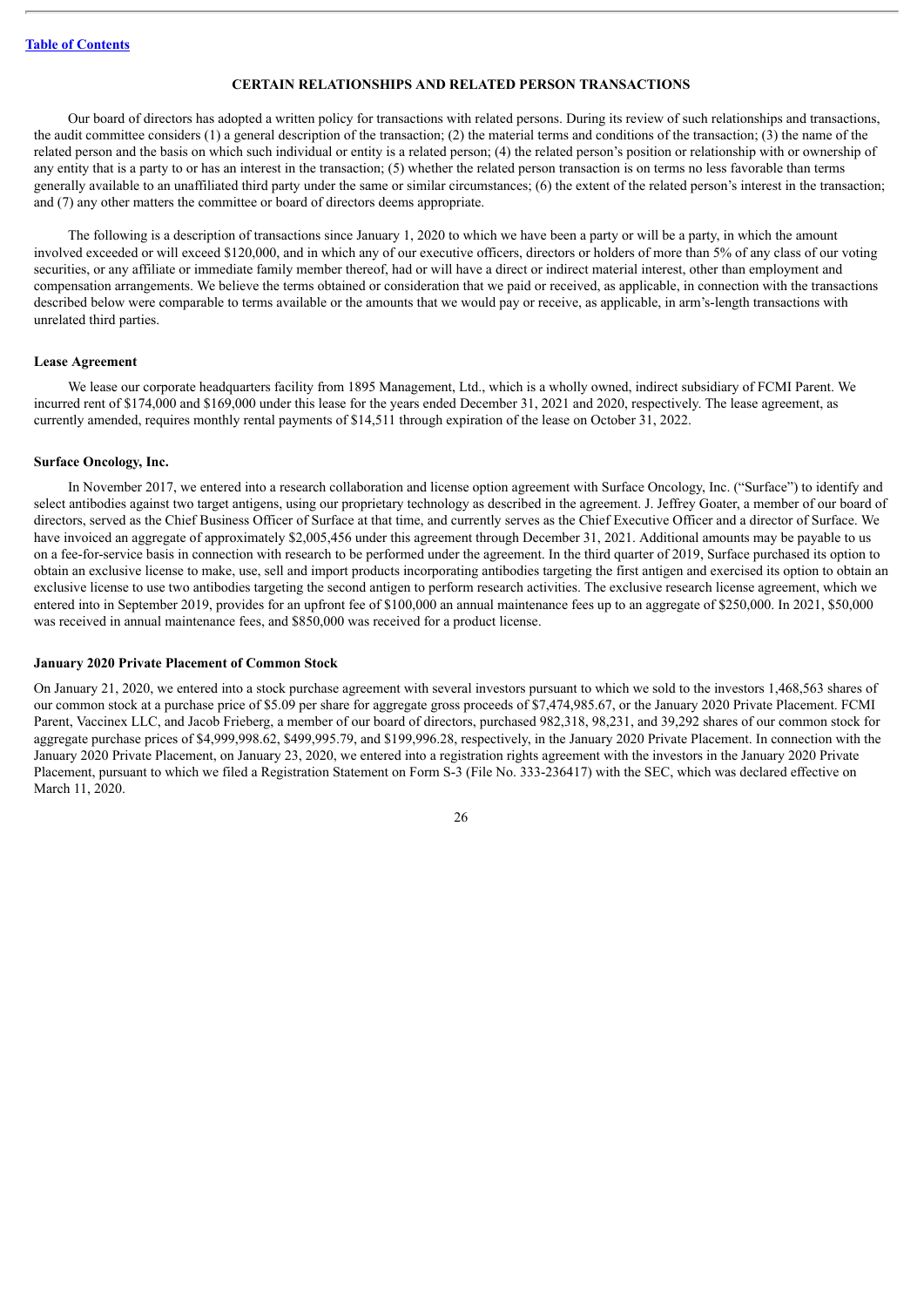## **July 2020 Private Placement of Common Stock**

On July 9, 2020, we entered into a stock purchase agreement with G-M Fund pursuant to which we sold to G-M Fund 1,126,760 shares of our common stock at a purchase price of \$3.55 per share for aggregate gross proceeds of approximately \$4.0 million, or the July 2020 Private Placement. In connection with the July 2020 Private Placement, on July 10, 2020, we entered into a registration rights agreement with G-M Fund, pursuant to which we filed a Registration Statement on Form S-3 (File No. 333-246326) with the SEC, which was declared effective on August 25, 2020.

## **January 2022 Private Placement of Common Stock**

On January 31, 2022, the Company entered into a stock purchase agreement pursuant to which the Company issued and sold to certain investors 8,747,744 shares of its common stock at a purchase price of \$1.11 per share for aggregate gross proceeds of \$9.7 million ("the January 2022 Private Placement"). FCMI Parent Co., the Company's majority stockholder, which is controlled by Albert D. Friedberg, the chairman of the Company's board of directors, Friedberg Global-Macro Hedge Fund Ltd., which is also controlled by Albert D. Friedberg, Vaccinex (Rochester) L.L.C., which is majority owned and controlled by Dr. Maurice Zauderer, the Company's President, Chief Executive Officer, and a member of its board of directors and Benbow Estates, which is controlled by Jacob Frieberg, a member of the Company's board of directors, purchased 5,495,493 shares of our common stock for aggregate purchase price of \$6.1 million, respectively, in the January 2022 Private Placement. In connection with the January 2022 Private Placement, on January 31, 2022, the Company entered into a registration rights agreement with the investors pursuant to which the Company agreed, among other things, to use its reasonable best efforts to file with the SEC a registration statement on Form S-3 covering the resale of the Investors' Shares within 75 calendar days from the closing of the Private Placement and commercially reasonable efforts to cause such registration statement to become effective on or prior to 105 calendar days from the closing date.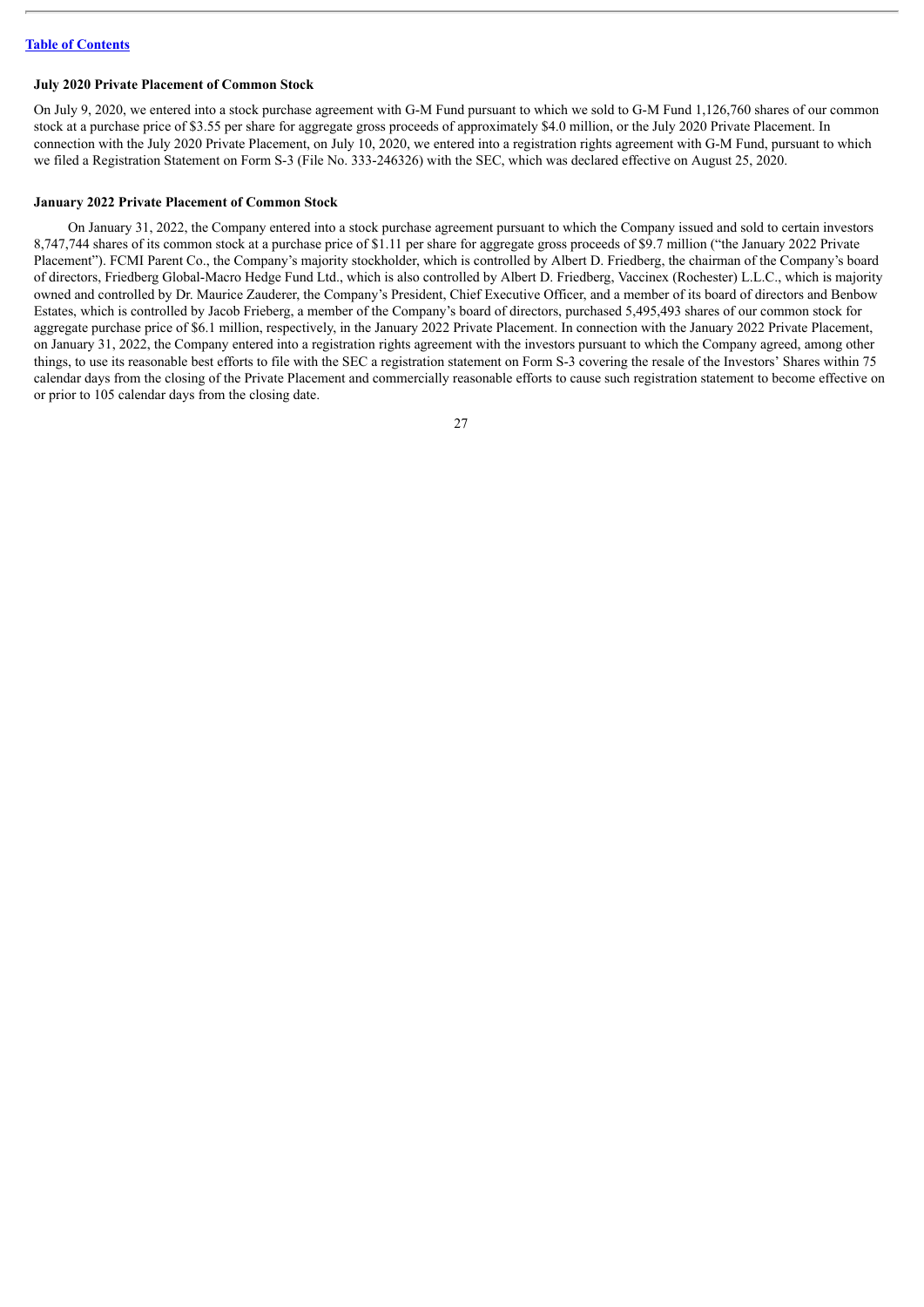# **OTHER MATTERS**

<span id="page-30-0"></span>As of the date of this proxy statement, the board of directors does not know of any other matters that are to be presented for action at the Annual Meeting. Should any other matter come before the Annual Meeting, the persons named in the enclosed proxy will have discretionary authority to vote all proxies with respect to the matter in accordance with their judgment.

By Order of the Board of Directors

 $\iota$ ear

Dr. Maurice Zauderer *President and Chief Executive Of icer*

Rochester, New York April 5, 2022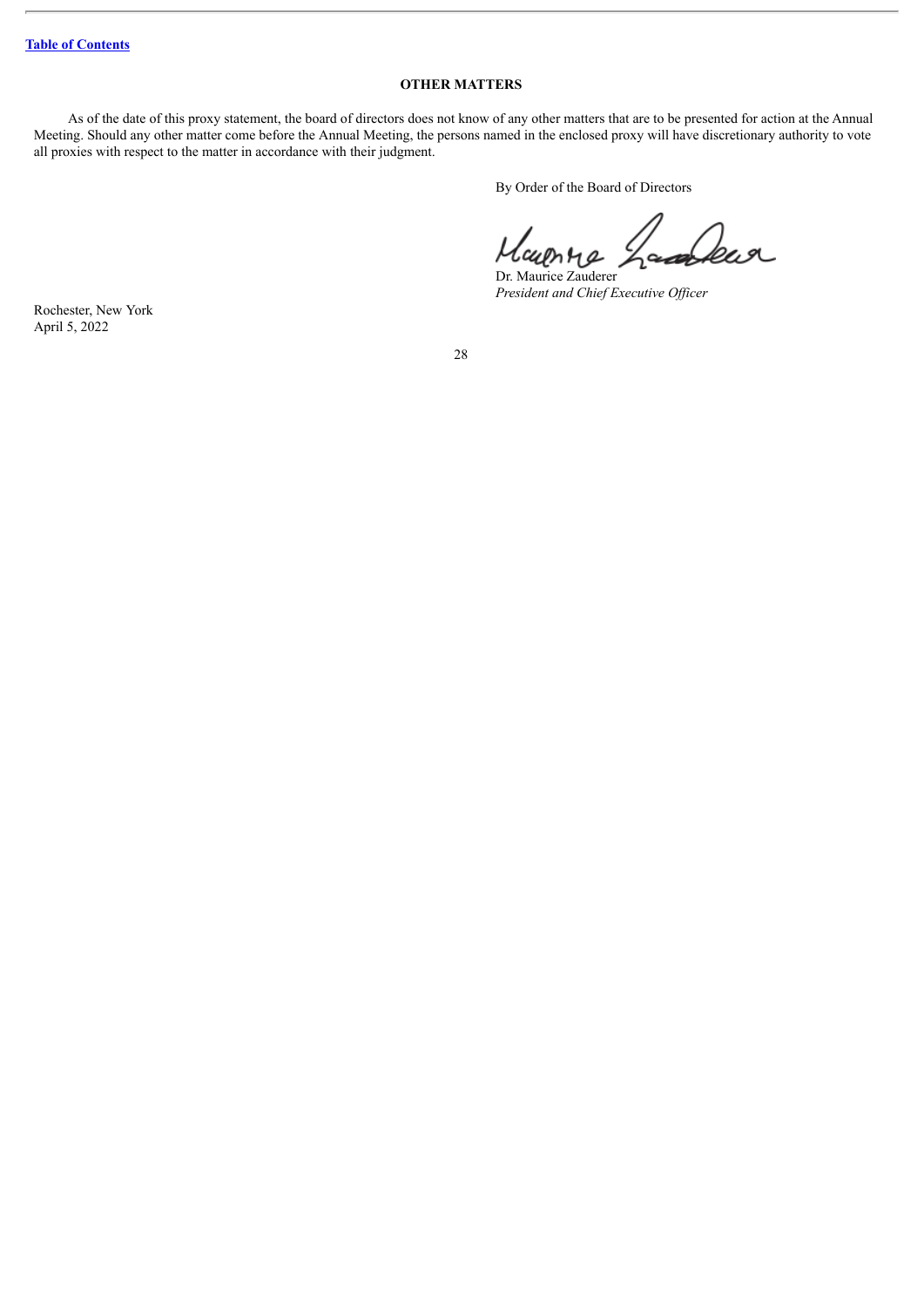$\overline{a}$ 

*VACCINEX, INC.<br>1895 MOUNT HOPE AVENUE<br>ROCHESTER, NY 14620* 



VIEW MATERIALS & VOTE<br>
VOTE BY INTERNET - www.proxyvote.com or scan the QR Barcode above<br>
Use the Internet by Internal your voting instructions and for electronic delivery of<br>
Use the internal when you access the web site

TO VOTE, MARK BLOCKS BELOW IN BLUE OR BLACK INK AS FOLLOWS:

| TO VOTE, MANX BLOCKS BELOW IN BLUE OR BLACK INK AS FOLLOWS.                                                                                                                                                                                                                                                                                         |                             |                                 |                                                                                                                                                          |  | KEEP THIS PORTION FOR YOUR RECORDS  |   |                 |
|-----------------------------------------------------------------------------------------------------------------------------------------------------------------------------------------------------------------------------------------------------------------------------------------------------------------------------------------------------|-----------------------------|---------------------------------|----------------------------------------------------------------------------------------------------------------------------------------------------------|--|-------------------------------------|---|-----------------|
| THIS PROXY CARD IS VALID ONLY WHEN SIGNED AND DATED.                                                                                                                                                                                                                                                                                                |                             |                                 |                                                                                                                                                          |  | DETACH AND RETURN THIS PORTION ONLY |   |                 |
| The Board of Directors recommends you vote FOR<br>the following:                                                                                                                                                                                                                                                                                    | For<br>All<br>All<br>Ω<br>ο | Withhold For All<br>Except<br>Ω | To withhold authority to vote for any<br>individual nominee(s), mark "For All<br>Except" and write the number(s) of the<br>nominee(s) on the line below. |  |                                     |   |                 |
| 1. Election of Directors                                                                                                                                                                                                                                                                                                                            |                             |                                 |                                                                                                                                                          |  |                                     |   |                 |
| <b>Noninees</b>                                                                                                                                                                                                                                                                                                                                     |                             |                                 |                                                                                                                                                          |  |                                     |   |                 |
| 01) Chrystyna Bedrij Stecyk 02) Bala S. Manian                                                                                                                                                                                                                                                                                                      |                             |                                 |                                                                                                                                                          |  |                                     |   |                 |
| The Board of Directors recommends you vote FOR the following proposal:                                                                                                                                                                                                                                                                              |                             |                                 |                                                                                                                                                          |  |                                     |   | Against Abstain |
| 2. To ratify the selection of Deloitte & Touche LLP as our independent registered public accounting firm for the<br>fiscal year ending December 31, 2022.                                                                                                                                                                                           |                             |                                 |                                                                                                                                                          |  |                                     | Ω | O               |
| NOTE: In their discretion, the proxies are authorized to vote upon such other business as may properly come before<br>the Annual Meeting or at any adjournment of the meeting.                                                                                                                                                                      |                             |                                 |                                                                                                                                                          |  |                                     |   |                 |
| Please sign exactly as your name(s) appear(s) hereon. When signing as<br>attorney, executor, administrator, or other fiduciary, please give full<br>title as such. Joint owners should each sign personally. All holders must<br>sign. If a corporation or partnership, please sign in full corporate or<br>partnership name by authorized officer. |                             |                                 |                                                                                                                                                          |  |                                     |   |                 |
|                                                                                                                                                                                                                                                                                                                                                     |                             |                                 |                                                                                                                                                          |  |                                     |   |                 |
| Signature [PLEASE SIGN WITHIN BOX]<br>Date                                                                                                                                                                                                                                                                                                          |                             |                                 | Signature (Joint Owners)                                                                                                                                 |  | Date                                |   |                 |